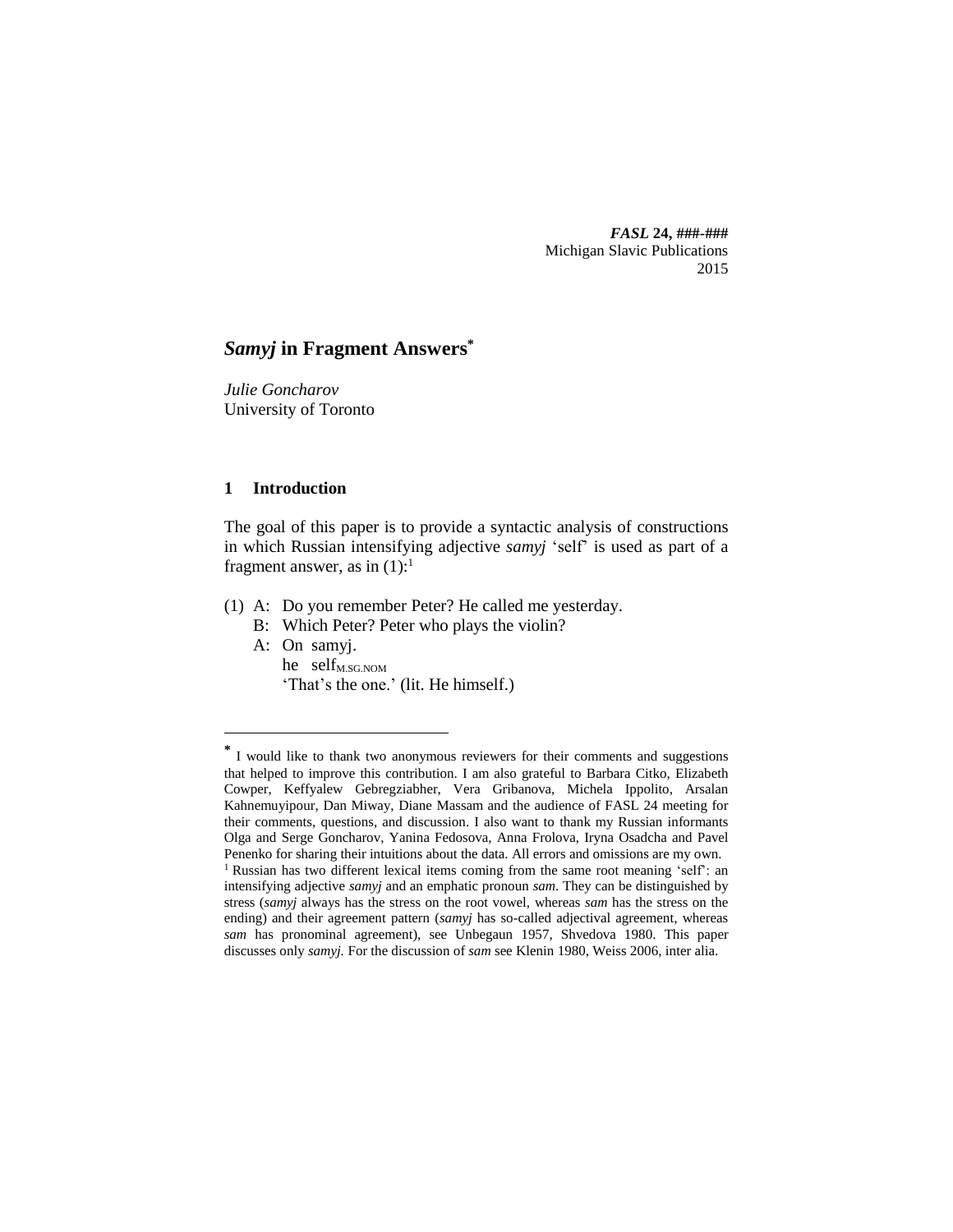In the dialogue in  $(1)$ , A's affirmative reply consists of a nominative pronoun and *samyj* that agrees with it in number, gender and case. This answer has an emphatic flavour when compared to simple answers, such as *Da* 'yes' or *On* 'he', which are also possible in such a dialogue.

The analysis I propose derives the fragment answer 'He self' in (1) from the identity sentence 'He self is Peter'. I argue that 'he self' raises to the specifier of a positively valued  $\Sigma P$  above TP and triggers TPellipsis, as schematically shown in (2):

(2) 
$$
[_{\Sigma P} [_{DP} \text{ he self}]_i [_{\Sigma'} \Sigma_+ [_{TP} t_i \text{ is Peter } ]]]
$$
 (simplified)

The paper is organized as follows: In section 2, I discuss the properties of Pron+*samyj.* Section 3 contains evidence that Pron+*samyj* is a sentential fragment. In section 4, I propose and provide evidence for the analysis of Pron+*samyj* in terms of TP-ellipsis. Section 5 concludes.

## **2 Properties of Pron+***samyj*

 $\overline{a}$ 

# *2.1 Pron+*samyj *with 1st and 2nd person pronouns* The first notable property is that *samyj* combines more freely with 3rd person pronouns, than 1st and 2nd person pronouns, as shown in Table 1.

|               | lst.sg |        | 1st.pl | 2nd.sg |          | 2nd.pl |       | 3rd.sg |           | 3rd.pl |
|---------------|--------|--------|--------|--------|----------|--------|-------|--------|-----------|--------|
|               | masc.  | fem.   |        | masc.  | fem.     |        | masc. | fem.   | neut.     |        |
| $#$ of tokens | 6      |        |        |        |          |        | 161   | 39     | 23        | 30     |
| total         |        | 10(4%) |        |        | $1(0\%)$ |        |       |        | 253 (96%) |        |

Table 1: Nominative pronouns + *samyj* in NRC<sup>2</sup> (1950 - present)

This restriction is not due to pragmatic impossibility. As shown in (3), a context in which a participant in the conversation might need to re-state his or her own identity can be constructed and can trigger a response where *samyj* is used with the 1st person pronoun. This response, however, has a humorous flavour and in such contexts, it is more natural to use a 3rd person pronoun with a *de se* interpretation, see (4). (4) is

<sup>&</sup>lt;sup>2</sup> NRC = National Russian Corpus online  $(\frac{http://ruscorpora.ru/en/})$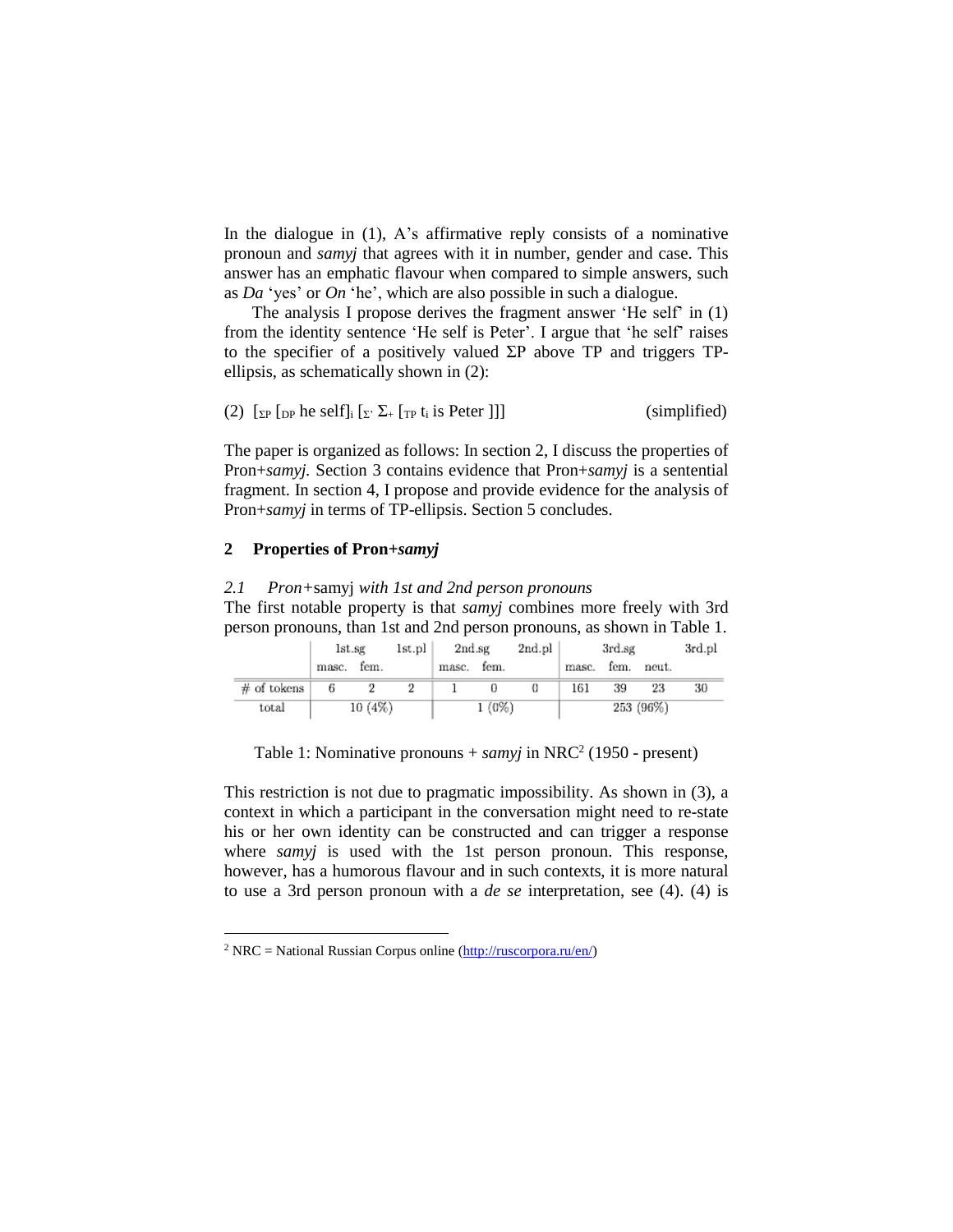especially illuminating as the responder first uses the 1st person pronoun and when *samyj* is added for emphasis, s/he switches to the 3rd person.

|  | (3) A: Posvol'te, vy — avtor knigi "Fizičeskie faktory"?        |       |
|--|-----------------------------------------------------------------|-------|
|  | excuse-me you author book "Physical factors"                    |       |
|  | 'Excuse me, are you the author of the book "Physical factors"?' |       |
|  | B: Ja samyj!                                                    |       |
|  | $\mathbf{I}$<br>self                                            |       |
|  | 'That's right.' (lit. I myself.)                                | (NRC) |
|  | $(4)$ A: Tak eto vy — odin na odin s medvedem?                  |       |
|  | this you one on one with bear<br>SO                             |       |
|  | 'So, was that you who were one-on-one with a bear?'             |       |
|  | B: Ja, on samyj.                                                |       |
|  | I he self                                                       |       |
|  | 'That was me, me, indeed.' (lit. I, he himself.)                |       |

# *2.2 Embeddability of Pron+*samyj

The second important property of Pron+*samyj* is that it can be embedded under reporting verbs and epistemic attitudes, see (5), but not under attitudes expressing desire, see (6):

|  | (5) A: Kto eto? Neuželi professor Semenov?!                  |  |  |  |
|--|--------------------------------------------------------------|--|--|--|
|  | who this? NEG.FOC.Q professor Semenov                        |  |  |  |
|  | 'Who is this? Isn't this Professor Semenov?'                 |  |  |  |
|  | B: Dumaju, on samyj.                                         |  |  |  |
|  | think <sub>1SG</sub> he self                                 |  |  |  |
|  | 'I think this is he, indeed.'                                |  |  |  |
|  | (6) A: Ne znaju kto prijdet. Možet byt', professor Semenov.  |  |  |  |
|  | not know who will.come may be professor Semenov              |  |  |  |
|  | 'I don't know who will come. Maybe, professor Semenov will.' |  |  |  |
|  | B: * Xotelos' by čtoby on samyj.                             |  |  |  |
|  | desirable conp that conp he self                             |  |  |  |

# *2.3 Pron+*samyj *with negation*

'I'd love it to be him!'

The third property is that Pron+*samyj* can be used only as an affirmative answer. If the identity of a person (or thing) is not verified and the negative particle *ne* is used, *samyj* cannot be added, see (7).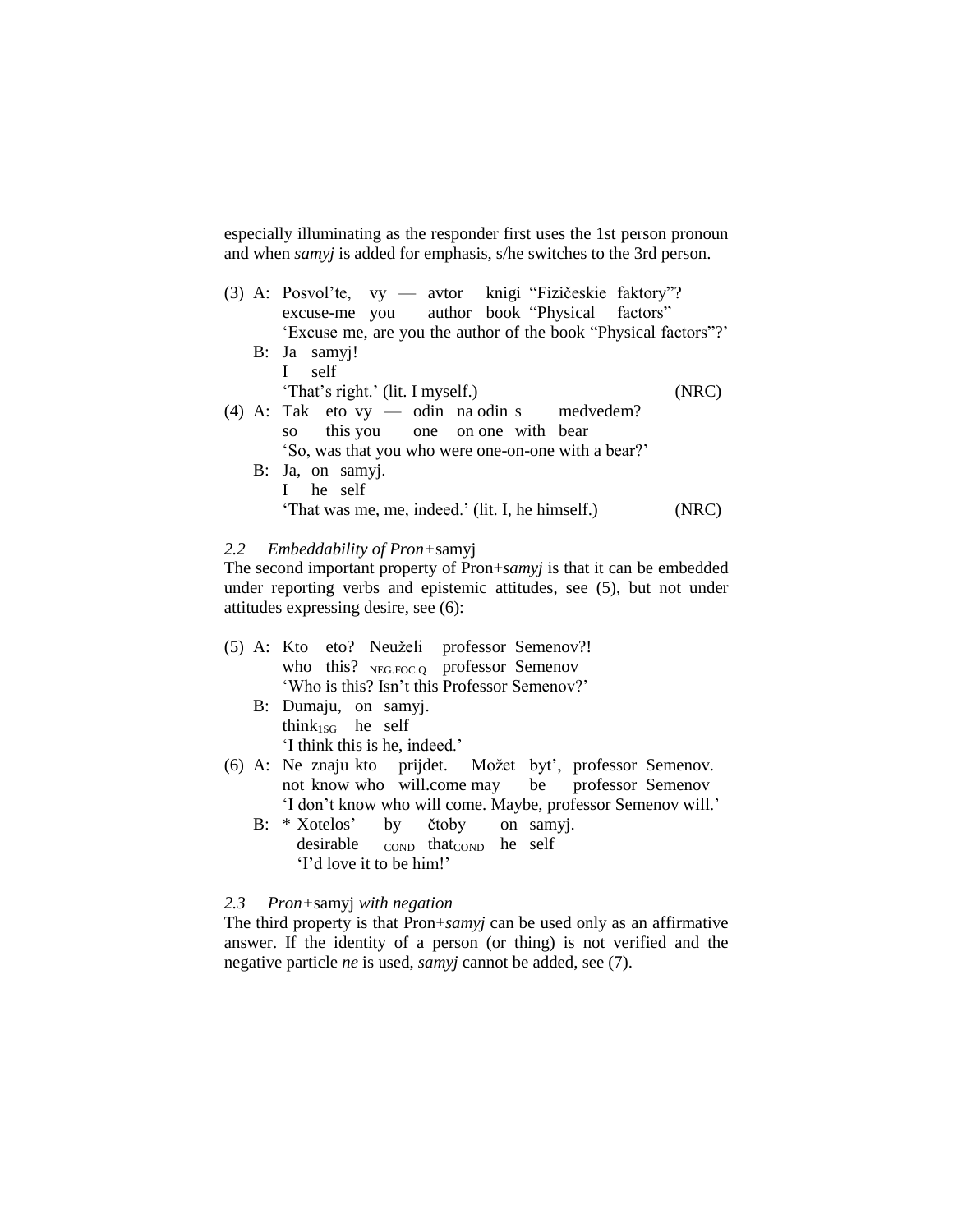(7) [Context: two persons are looking through some photos of children] A: Eto Petr? B: Net, ne on (\* samyj). Eto ego brat. this Peter no not he self this his brother 'Is this Peter?' 'No, that is not he. This is his brother.'

NRC (sub-corpus 1950 – present) does not contain any example where Pron+*samyj* is used in a negative reply, although there are numerous examples where in a relevant context, a pronoun is used without *samyj.*

#### *2.4 Pron+*samyj *in argument positions*

 $\overline{a}$ 

The fourth important property of Pron+*samyj* is that it cannot be used in a regular argument position (unless it is used as proper name). This is illustrated by the ungrammatical examples in (8) where Pron+*samyj* is used as subject  $-$  (8a), object of a transitive verb  $-$  (8b), and object of preposition —  $(8c)^3$ 

- (8) [Context: two persons are remembering their old friend Peter.]
	- a. \* Ty znaeš', on samyj ko mne včera prixodil. you know he self to me yesterday came 'You know, he came to me yesterday.'
	- b. \* Ty znaeš', my včera v parke videli ego sámogo. you know we yesterday in park saw him self 'You know, we saw him in the park yesterday.'
	- c. \* Ty znaeš', my včera govorili o nem sámom. you know we yesterday talked about him self 'You know, Masha and I talked about him yesterday.

In section 4.4, I discuss an apparent counterexample to this restriction, in which Pron+*samyj* seems to appear in an argument-like position with the emphasized copula as in (9).

<sup>3</sup> In (8b,c), I added the stress on *samyj* to avoid confusion with *sam* which is felicitous in argument positions, see fn.1.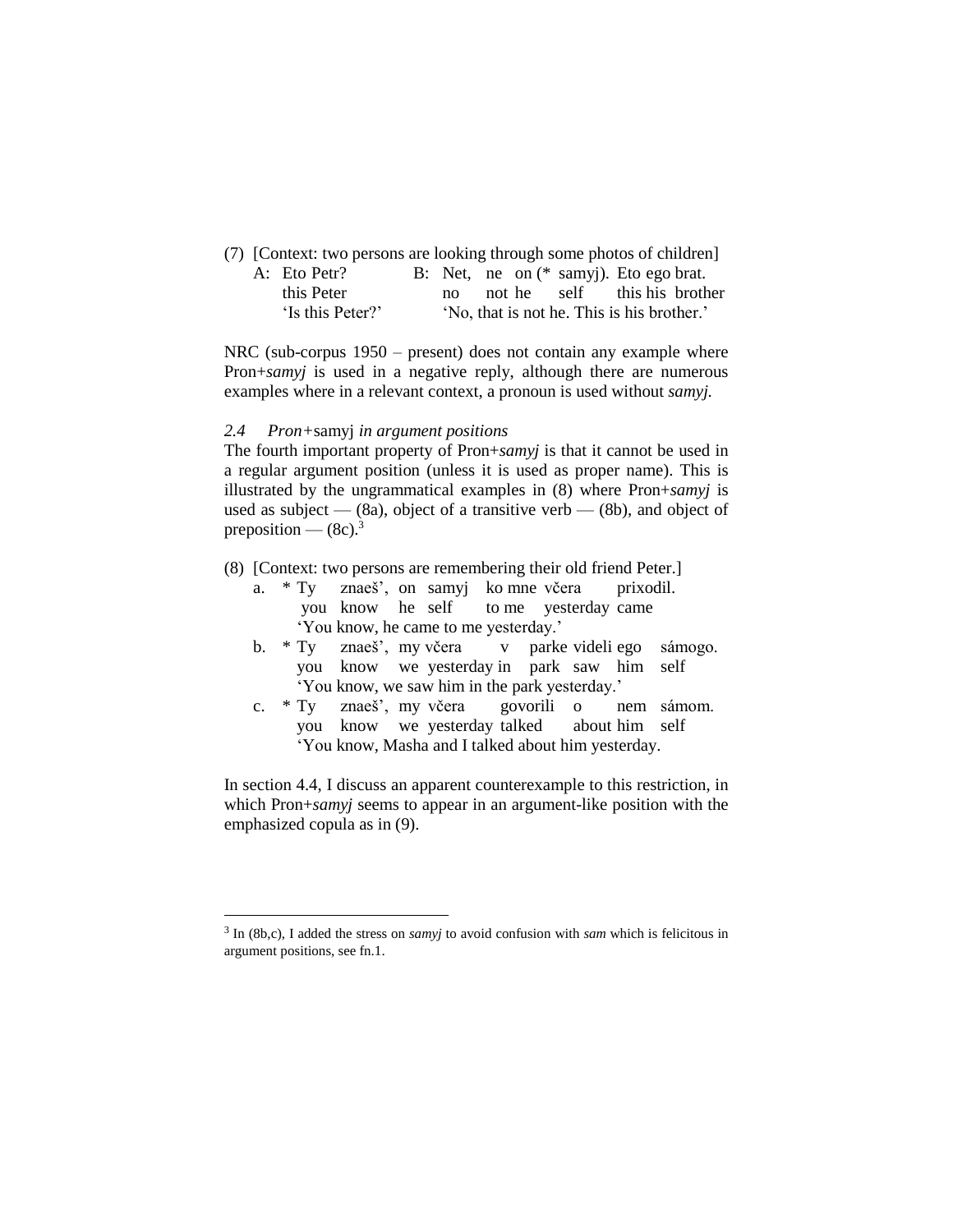(9) On samy  $*(i)$  jest'. he self  $F_{\text{FOC}}$  is 'That's right, this is he.' (lit. He himself is.)

To summarize, in this section we saw four important properties of Pron+*samyj*: a) infelicity with 1st and 2nd person pronouns, b) embeddability under reporting verbs, but not desire attitudes, c) deviance under negation, and d) impossibility to surface in the regular argument position.

#### **3 Pron+***samyj* **is a sentential fragment**

#### *3.1 Comparison with a fixed expression*

 $\overline{a}$ 

To answer a *yes*/*no*-question, Russian can use the expression *Vot to-to i ono*, which can be approximately translated as '(That's) true' or 'This is so'. It is composed of a proximal presentative particle *vot* (optional) which is close in meaning and distribution to the French *voici* (Grenoble 1998:69-72); the reduplicated distal demonstrative in neuter nominative *to-to*; an additive focus proclitic *i*, which is a Slavic equivalent of the English unstressed *also* and German *auch* (Jasinskaja 2013:18-9) and the 3rd person neuter nominative pronoun *ono*. 4 In what follows, I will gloss the particles using their phonetic form, rather than function. The use of *vot to-to i ono* is shown in (10):

(10) Aga, a tuxloe jajco vse-taki vozmožno? Vot to-to i ono. aha but spoiled egg indeed possible? vor TO-TO I ONO 'But a spoiled egg is possible, isn't it? That's true.' (NRC)

In (10), the pronoun in the answer agrees with the subject of the question in gender, number and case. Thus, the response might appear similar to the Pron+*samyj,* especially given examples like (11), in which Pron is neuter and *vot* is present.

<sup>4</sup> For some discussion of *vot to-to i ono* from a cognitive linguistic perspective and its comparison to German discourse particles see Dobrovol'skij and Levontina 2012 and P̈oppel et al. 2012.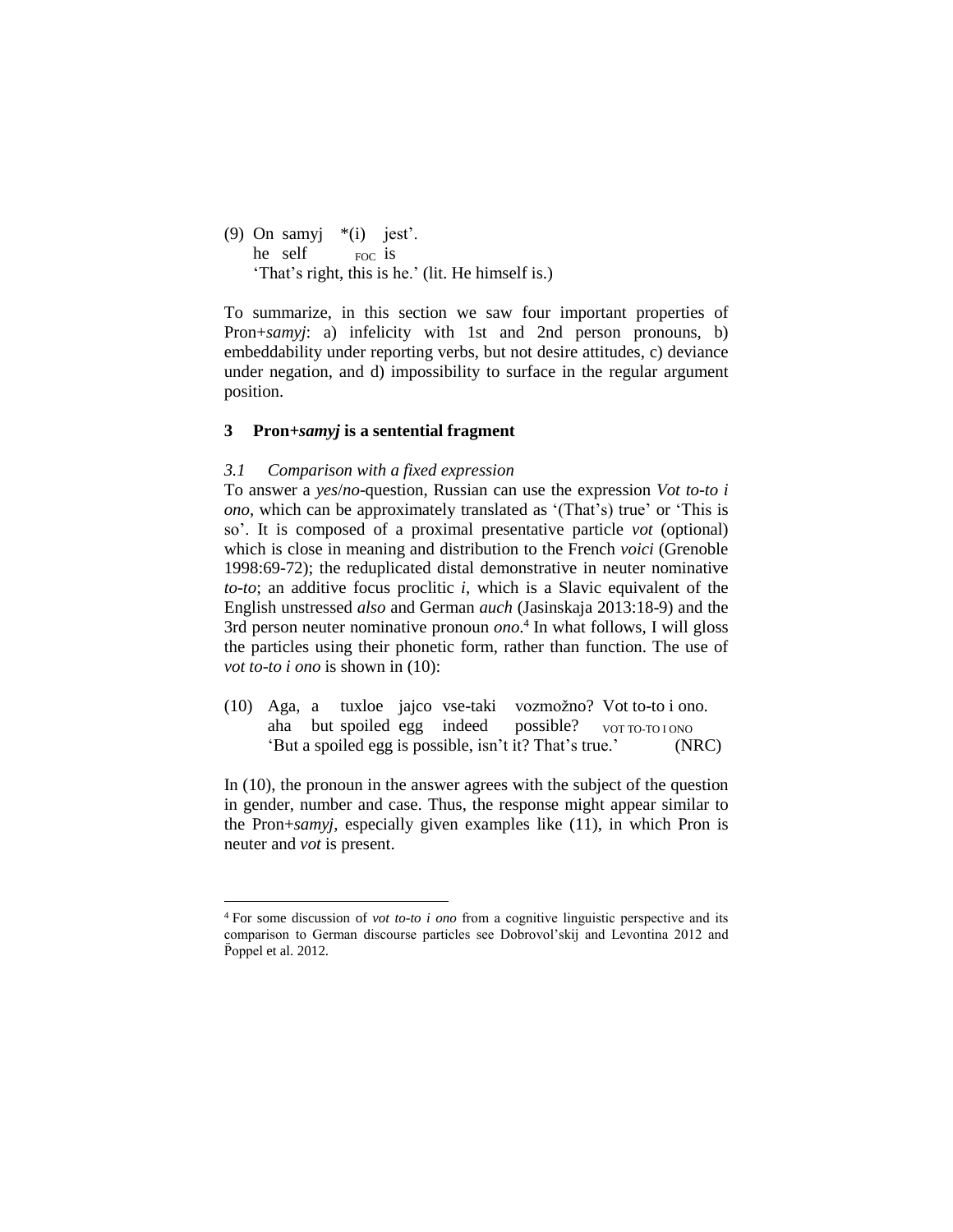(11) [about a feeling which is neut. in Russian] Nakonec... Vot ono samoe. finally vor it self 'Finally, here is this feeling.' (lit. Here is it itself) (NRC)

However, there is an important interpretative difference between the responses in (10) and (11). The pronoun *ono* in (10) does not refer to the noun *jajco* 'egg'. Rather, it refers to the event itself (i.e. the possibility that an egg can be spoiled). *Ono* in (11), on the other hand, refers to the feeling, not to the event of the final attainment of this feeling.<sup>5</sup>

This point is reinforced by the fact that unlike Pron+*samyj*, the pronoun in *vot to-to i ono* does not change its gender or number depending on the referent in the question, see (12).

- (12) a. Pisatelja takogo, Aksenova, znaete? —Vot to-to i ono/\*on. writer<sub>M</sub> such Aksenov know  $V_{\text{NOT TO-TO I}}$  pron<sub>N</sub>/<sub>M</sub> 'Do you know the writer Aksenov? — That's true.'
	- b. A nužna nam takaja Rodina? but need us such Motherland<sub>F</sub> — Vot to-to i ono/\*ona. VOT TO-TO I  $\text{pron}_N$ /F 'Do we need such a Motherland? — True.' (NRC)

#### *3.2 Additional material*

 $\overline{a}$ 

Another indication that Pron+*samyj* is not a fixed expression comes from the fact that it can co-occur with additional material that seems to be remnants of sentential ellipsis, see (13).

<sup>5</sup> *Ono+samyj* can also refer to the event, as in (i). What is important for us here is that *ono* in *vot to-to i ono* cannot refer to a person or object in the question.

<sup>(</sup>i) Il'in čto li, produlsja? — Ono samoe, —otvetil Lexa. Il'in what Q lost it self replied Lexa 'Il'in has lost, hasn't he? — So, indeed, — Lexa replied.' (NRC)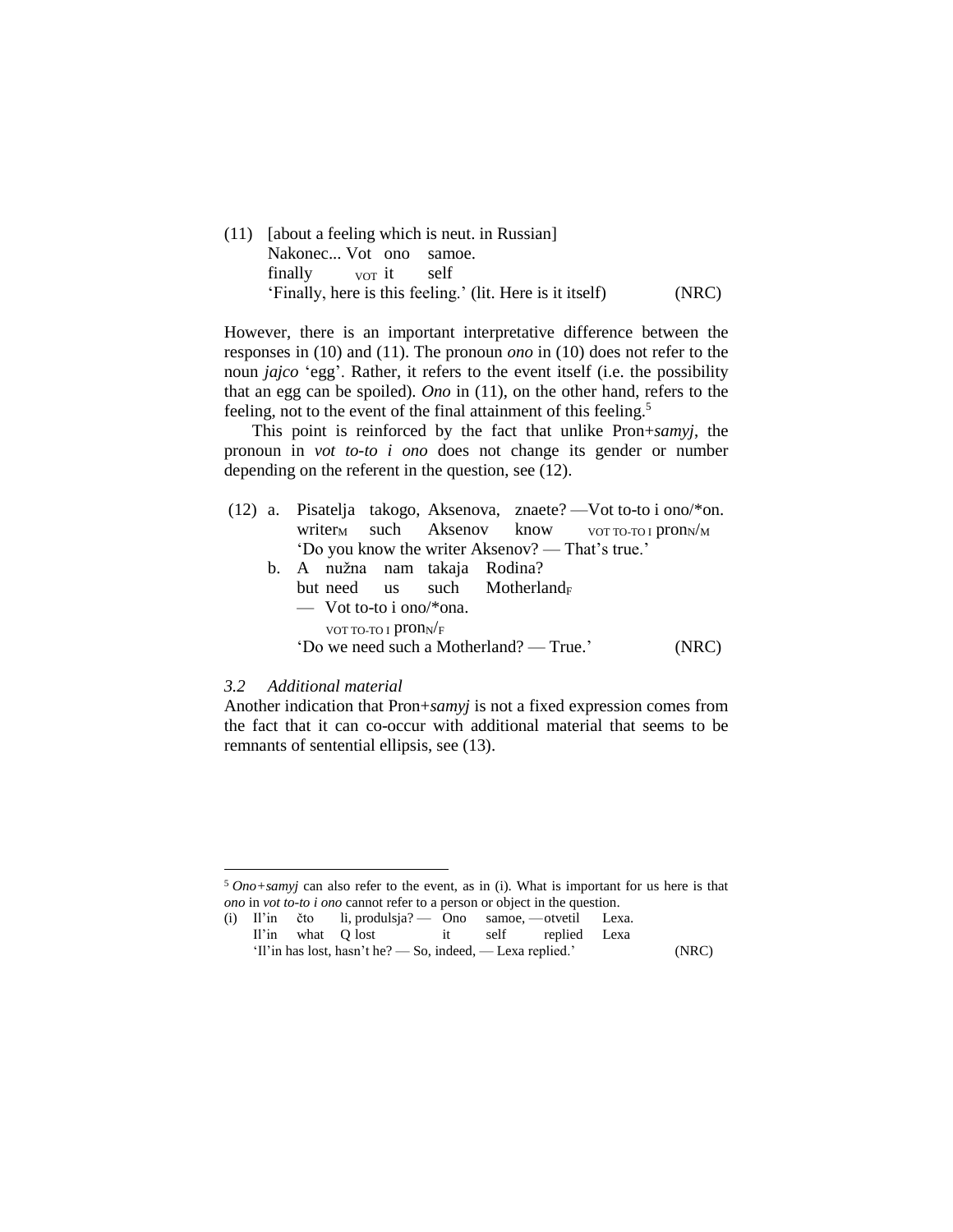|  | (13) a. Dlja drugix eto, možet, i ne xolod,                      |
|--|------------------------------------------------------------------|
|  | for others this maybe <i>I</i> not cold                          |
|  | a dlja staruxi on samyj.                                         |
|  | but for old.lady it self                                         |
|  | 'For others, this may be not cold, but for the old lady, it is.' |
|  | b. Fel'tikul'tjapistaja. - I u nas ona samaja.                   |
|  | erratic<br>and at us it self                                     |
|  | 'It is erratic. — And we have the same.'<br>'NRC)                |

#### *3.3 Case-matching connectivity effect*

As discussed in Merchant 2004:676–9, fragment answers bear the same morphological case as its corresponding argument in the full sentence, see (14) for English and Russian:

|  |  |                      |  |  | $(14)$ a. Q: Whose car did you take? A: John's/*John. |
|--|--|----------------------|--|--|-------------------------------------------------------|
|  |  |                      |  |  | b. Q: Komu pomogla Anna? A: Ivanu./*Ivan/*Ivana.      |
|  |  | whom helped Anna     |  |  | $Ivanpart / Ivannom / IvanACC$                        |
|  |  | 'Who did Anna help?' |  |  | 'Ivan.'                                               |
|  |  |                      |  |  | Merchant 2004:678                                     |

In the overwhelming majority of cases in which Pron+*samyj* is used, the pronoun is in the nominative case. The reason is that Pron+*samyj* is an answer to an identity question and identity statements in Russian are expressed by a binominative construction (see below). However, the case-matching connectivity effect is found with the verbal construction *imet' v vidu* 'have in mind', which assigns accusative, see (15):<sup>6</sup>

 $\overline{a}$ 

<sup>6</sup> The picture in fact is more complex. The nominative case can be used with *imet' v vidu* in some predictable cases. In Goncharov 2015, I argue that Pron+*samyj* is a reply to socalled biased questions, which involves a secondary assertion of identity. The identity assertion (expressed by binominative sentences in Russian) makes the nominative case available, in addition to accusative. However, the nominative option is selected only if the accusative results in confusion due to the syncretism in the Case system. For example, masculine and neuter Pron+*samyj* are distinct in nominative, but not in accusative; therefore, in (ii), nominative is available:

<sup>(</sup>ii) Ty imees'  $v$  vidu to delo?  $\qquad$  Ono samoe. you have in view that ACC caseACC itNOM selfNOM

<sup>&#</sup>x27;Do you mean that case? — Yes, indeed.' (lit. It itself.)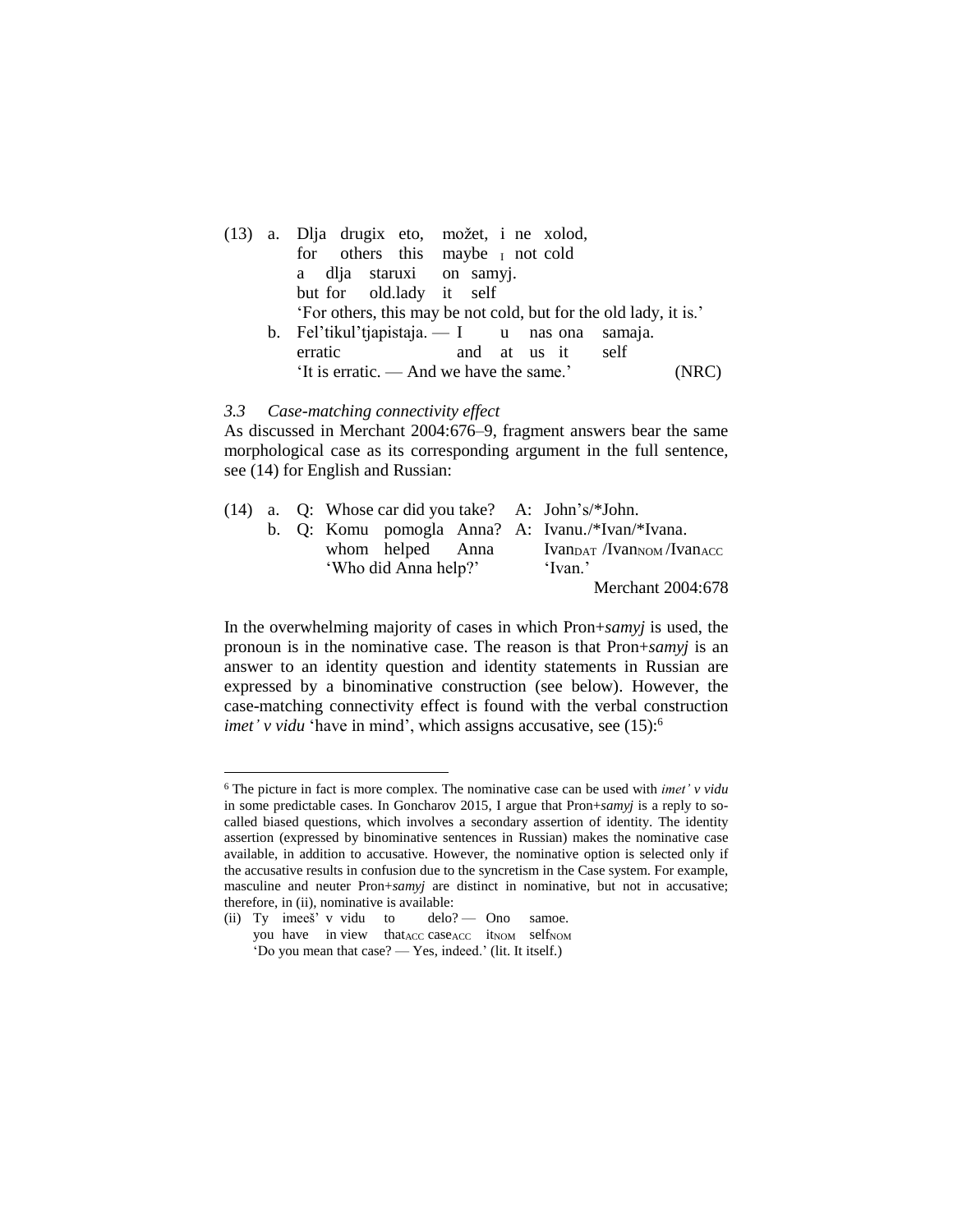|  | (15) a. Ty imees <sup>"</sup> v vidu Zubrilovu Veroniku?          |
|--|-------------------------------------------------------------------|
|  | you have in view Zubrilova <sub>ACC</sub> Veronika <sub>ACC</sub> |
|  | $-$ Ee samuju!                                                    |
|  | her self <sub>ACC</sub>                                           |
|  | 'Do you mean Veronika Zubrilova? — Her, indeed.' (NRC)            |
|  | b. Do you mean Veronika Zubrilova? — * Ona samaja.                |
|  | she self <sub>NOM</sub>                                           |

#### *3.4 Preposition stranding*

Another test discussed by Merchant (2004:685–7) involves preposition stranding. The observation is that languages that allow preposition stranding, like English, permit fragment answers without a preposition, see (16a). On the other hand, in languages that do not allow preposition stranding, like Russian, the preposition is obligatory, see (16b).

|  |  |                           | $(16)$ a. Q: Who was Peter talking with? A: Mary. |                                                     |
|--|--|---------------------------|---------------------------------------------------|-----------------------------------------------------|
|  |  |                           |                                                   | b. Q: S kem ona govorila? A: S Ivanom. $/*$ Ivanom. |
|  |  |                           | with who <sub>INS</sub> she spoke                 | with Ivan <sub>INS</sub> /Ivan <sub>INS</sub>       |
|  |  | 'With whom did she talk?' |                                                   | 'With Ivan.'                                        |
|  |  |                           |                                                   | Merchant 2004:685, 687                              |

As shown in (17), the same requirement is in effect for Pron+*samyj*:

|  |  | (17) A vy k Kol'ke priexali, k Popovu?         |  |                                                   |       |
|--|--|------------------------------------------------|--|---------------------------------------------------|-------|
|  |  | and you to Kol'ka <sub>DAT</sub> came to Popov |  |                                                   |       |
|  |  | $-\cdot$ K) nemu samomu.                       |  |                                                   |       |
|  |  | to him <sub>pat</sub> self <sub>pat</sub>      |  |                                                   |       |
|  |  |                                                |  | 'Did you come to Kol'ka Popov? — To him, indeed.' | (NRC) |

To summarize, in this section, I presented evidence in favour of the analysis of Pron+*samyj* as a fragment answer. The evidence came from the contrast with the fixed expression *vot to-to i ono* and different connectivity effects.

#### **4 Analysis: Pron+***samyj* **is derived by TP-ellipsis**

If Pron+*samyj* is derived by ellipsis, as the evidence in the previous section suggests, the natural questions are how much structure is elided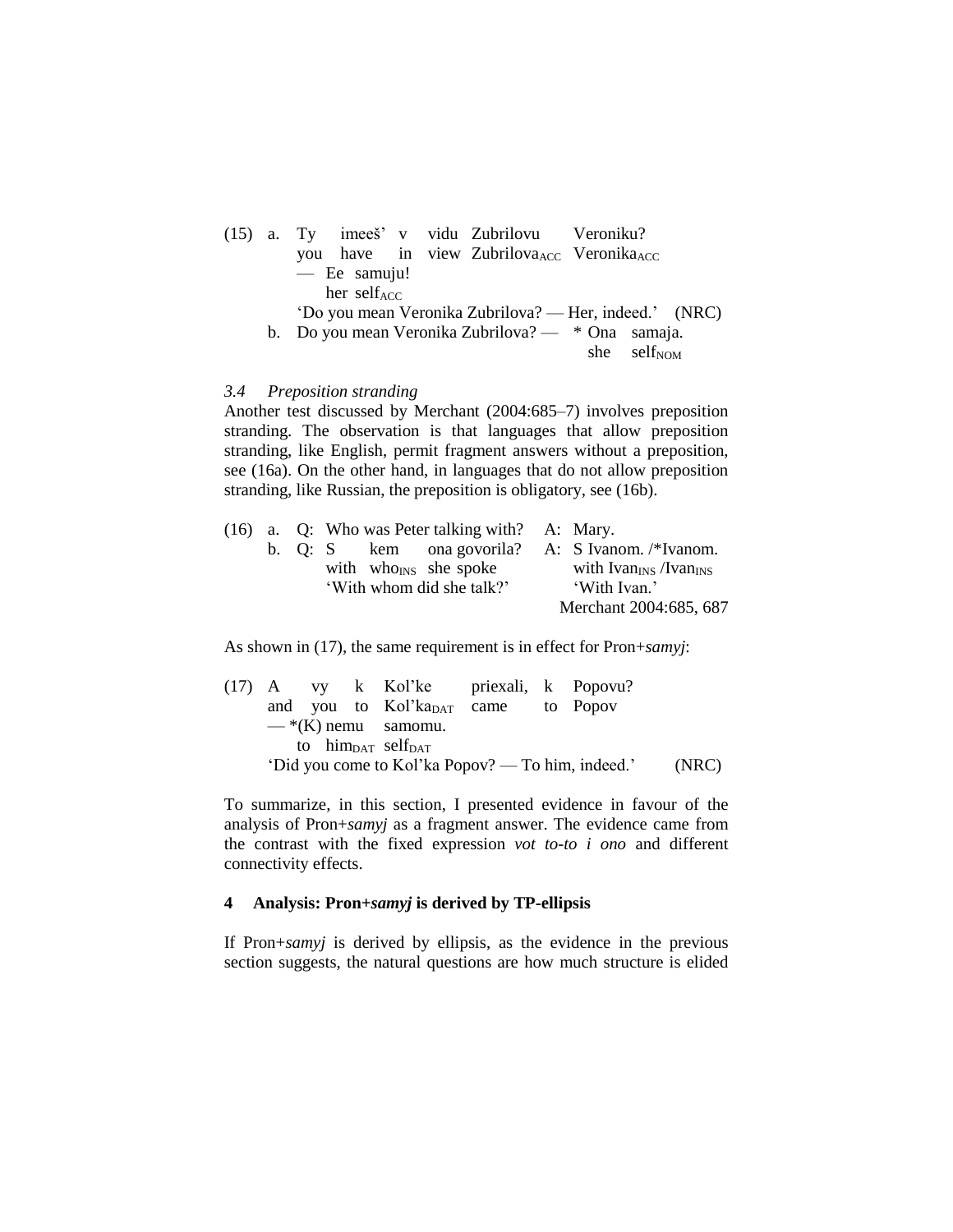and what the elided material contains. In this section, I provide answers to these questions arguing that Pron+*samyj* involves TP-ellipsis.

#### *4.1 Binominative copular sentences in Russian*

There are two elliptical mechanisms that can be envisaged for deriving Pron+*samyj* as a fragment answer and that were proposed in the literature for answers to *yes*/*no*-questions in other languages (Holmberg 2001, 2007, 2013, Dvorak and Gergel 2004, Dvorak 2007, Kazenin 2006, Authier 2013, Liptak 2013, among others): VP-ellipsis (VPE), see (18a), and TP-ellipsis (TPE), see (18b):

|  | (18) a. $[\text{TP}$ [he self] $\frac{1}{1+\text{VP}}$ t <sub>i</sub> is Peter 1]                                                                                                                     | (VPE) |
|--|-------------------------------------------------------------------------------------------------------------------------------------------------------------------------------------------------------|-------|
|  | b. $\left[\sum_{\mathbf{P}}$ [he self] <sub>i</sub> $\left[\frac{1}{\mathbf{TP}} + \frac{1}{2} \mathbf{VP} + \frac{1}{2} \mathbf{S} \cdot \mathbf{P} \cdot \mathbf{C} \cdot \mathbf{P}\right]\right]$ | (TPE) |

The strongest argument for TPE is the absence of subjects in answers (Holmberg 2001). In this section, I consider a case in which Pron+*samyj* bears the nominative case and seems to be the subject, and argue that the construction is derived by TPE. There are two reasons why I am concerned with investigating this particular case. The first reason is that it is by far the most frequent use of Pron+*samyj*. The second reason is that it is the hardest case to argue for; the constructions in which Pron+*samyj* bears non-nominative cases as in (15) or is part of a PP as in (17) will follow automatically.

As already mentioned, Pron+*samyj* is an emphatic affirmative answer to a question that seeks to verify the identity of a person, e.g. *Is he Peter?* The question-answer congruence requires that the answer be an identity statement, e.g. *He is Peter*. Most Slavic literature, both traditional (e.g. Paducheva and Uspenskij 1979, Testelets 2008, Yuzhakova 2011) and generative (e.g. Bailyn and Rubin 1991, Partee 1998, Pereltsvaig 2007a), converges on the idea that identity statements in Russian can be expressed only by binominative copular sentences, i.e. sentences in which both NP1 and NP2 are marked by nominative, see (19a), and contrasts them with predicational copular sentences in which NP2 is marked with instrumental, see (19b):

| $(19)$ a. Cexov |  | byl pisatel'.                          | Pereltsvaig 2007a:1                           |  |
|-----------------|--|----------------------------------------|-----------------------------------------------|--|
|                 |  | $ChekhovNOM$ was writer <sub>NOM</sub> |                                               |  |
|                 |  |                                        | 'Chekhov was a writer.' ( $\approx$ identity) |  |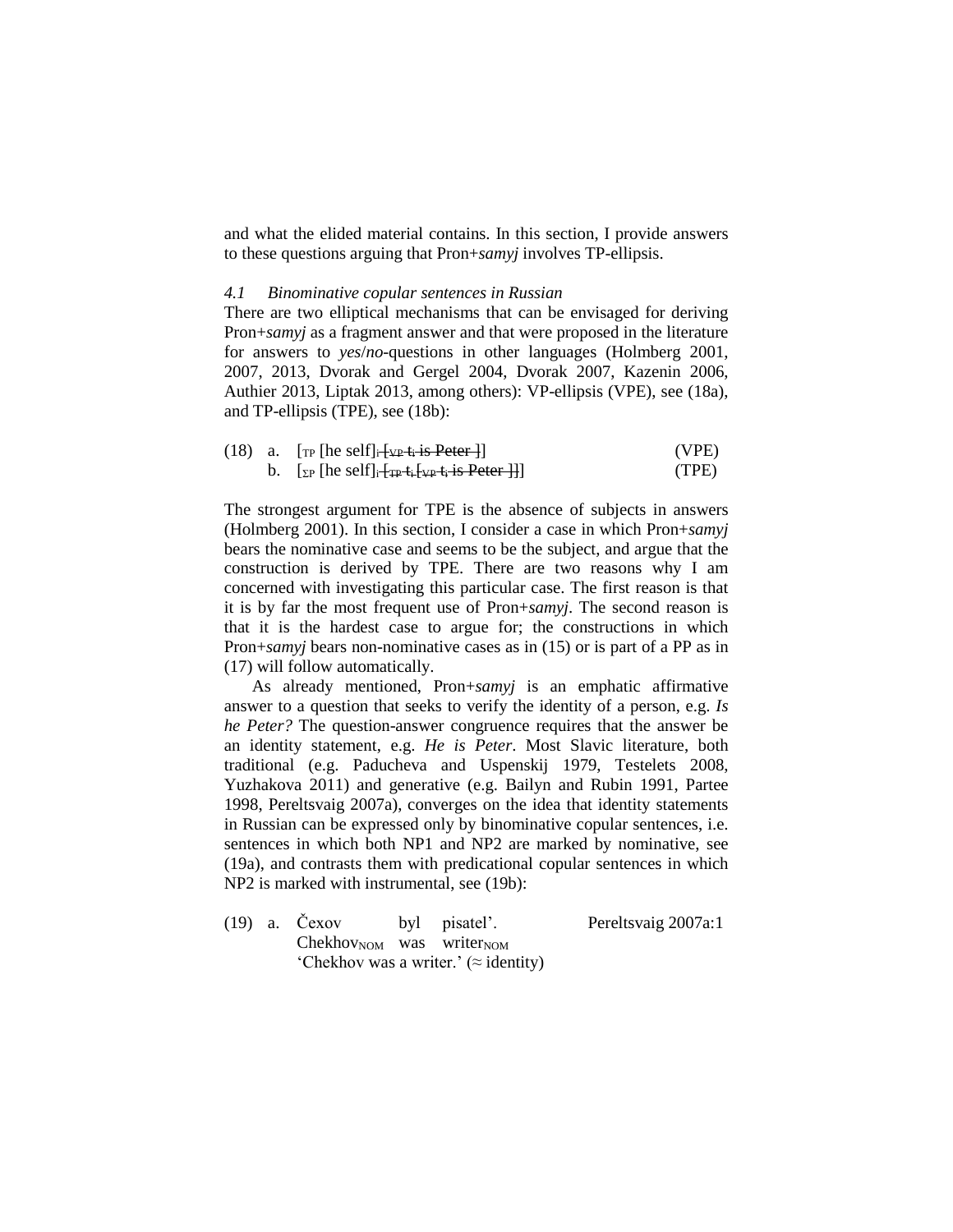| b. Čexov                               | byl pisatelem.                                   |
|----------------------------------------|--------------------------------------------------|
| $ChekhovNOM$ was writer <sub>INS</sub> |                                                  |
|                                        | 'Chekhov was a writer.' ( $\approx$ predication) |

Binominative sentences, as in (19a), pose the following question: which of the two NPs is a subject and which one is a predicate? Consider the following example from the seminal work of Paducheva and Uspenskij (1979:358–9), which aims at determining the criteria that would help to determine subjects and predicates in binominative sentences. In the context of (20a), NP1 is a referential expression and the subject, whereas NP2 is a property, thus, the predicate. In the context of (20b), the situation is reversed. In (20c), the same sentence is an identity statement. Both NPs are referential and there is no way to determine which one is the subject. The conclusion in Paducheva and Uspenskij 1979 is that the syntax of identity statements in Russian is "undetermined".

|         | $(20)$ a. [pointing at a woman]                                              |
|---------|------------------------------------------------------------------------------|
|         | Eta ženščina — ego žena.                                                     |
|         | This woman <sub>NOM</sub> his wife <sub>NOM</sub>                            |
|         | 'This woman is his wife.'                                                    |
| $b_{1}$ | Eto mogla sdelať toľko odna ženščina.                                        |
|         | this could do only one woman                                                 |
|         | Eta ženščina ego žena.                                                       |
|         | this woman <sub>NOM</sub> his wife <sub>NOM</sub>                            |
|         | 'Only one woman could do this. This woman is his wife.'                      |
|         | tut on uznaet ee: eta ženščina — ego žena.<br>$c. \Box$                      |
|         | and here he recognizes her this woman <sub>NOM</sub> his wife <sub>NOM</sub> |
|         | 'And finally he recognizes her: this woman is his wife.'                     |

The criteria that Paducheva and Uspenskij (1979) discern and that are still used today (e.g. Partee 1998, Testelets 2008) are 'degree of referentiality' of NPs, information structure of the sentence and whether one of the NPs can be interpreted as a predicate and paraphrased with  $NP<sub>INS</sub>$ . In 'hard cases', in which one  $NP$  is a personal pronoun or definite description and the other NP is a proper name (i.e. both NPs are highly referential) as in (21a), Paducheva and Uspenskij (1979:358) suggest that it is the proper name that assumes an uncharacteristic role of a predicate.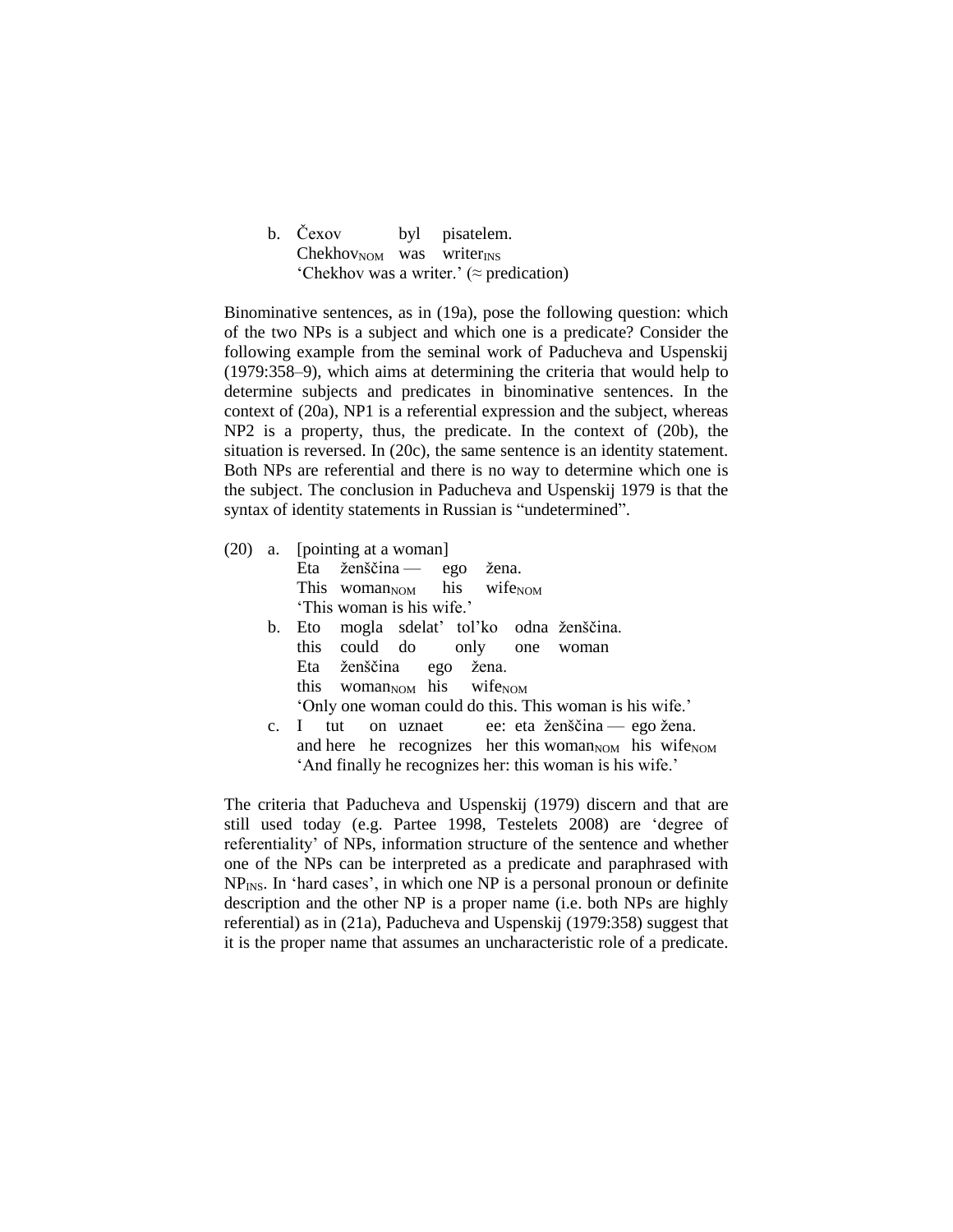One indication that this is correct comes from the fact that only the proper name can be paraphrased with  $NP_{INS}$ , cf. (21b) and (21c):

| (21) |             |      |                                                          |             | a. Etot starik — graždanin Korobejnikov.                                                 |
|------|-------------|------|----------------------------------------------------------|-------------|------------------------------------------------------------------------------------------|
|      |             |      |                                                          |             | this <sub>NOM</sub> old.man <sub>NOM</sub> Mr <sub>NOM</sub> Korobejnikov <sub>NOM</sub> |
|      |             |      | 'This old man is Mr. Korobejnikov.'                      |             |                                                                                          |
|      | b.          | Etot | starik                                                   | javljaetsja |                                                                                          |
|      |             |      | this <sub>NOM</sub> old.man <sub>NOM</sub> appears.to.be |             |                                                                                          |
|      |             |      | graždaninom Korobejnikovym.                              |             |                                                                                          |
|      |             |      | $Mr_{INS}$ Korobejnikov <sub>INS</sub>                   |             |                                                                                          |
|      | $c_{\cdot}$ |      | * Etim starikom javljaetsja                              |             |                                                                                          |
|      |             |      | this <sub>INS</sub> old.man <sub>INS</sub> appears.to.be |             |                                                                                          |
|      |             |      | graždanin Korobejnikov.                                  |             |                                                                                          |
|      |             |      | $MrNOM$ Korobejnikov <sub>NOM</sub>                      |             |                                                                                          |
|      |             |      |                                                          |             | Paducheva and Uspenskij 1979:358                                                         |
|      |             |      |                                                          |             |                                                                                          |

The same point can be demonstrated using a pronoun and a proper name in sentences like *On — Petr* 'He (is) Petr.'

In the generative framework, the intuition that binominative sentences in Russian have an undetermined syntax is captured in the analysis proposed by Pereltsvaig (2007a). Following Moro (2000), Pereltsvaig (2007a) proposes that in binominative copular sentences in Russian, the two DPs are merged symmetrically. One of the DPs then moves to the specifier of TP to satisfy the EPP requirement which is interpreted as an unvalued D-feature on T, as in Pesetsky and Torrego 2000. According to Pereltsvaig (2007a:53), the choice which DP is raised is free in syntax, but it affects the information structure of the sentence, as the raised DP is interpreted as Topic, whereas the remaining DP receives a Focus interpretation. <sup>7</sup> This is illustrated in (22b) for a prototypical identity sentence with relevant DPs in (22a):

 $\overline{a}$ 

 $<sup>7</sup>$  An alternative would be to postulate a PredP which takes one DP as its specifier and the</sup> other DP as its complement, as in Bailyn and Rubin 1991. Either way, all generative approaches to binominative sentences in Russian agree that they do not contain a lexical verb, Voice-head or secondary predication PredP. This property distinguishes them from nom-ins sentences. Many asymmetries in binding (see Pereltsvaig 2007a:29–30) and extraction (see Bailyn and Rubin 1991:123) can be derived from this structural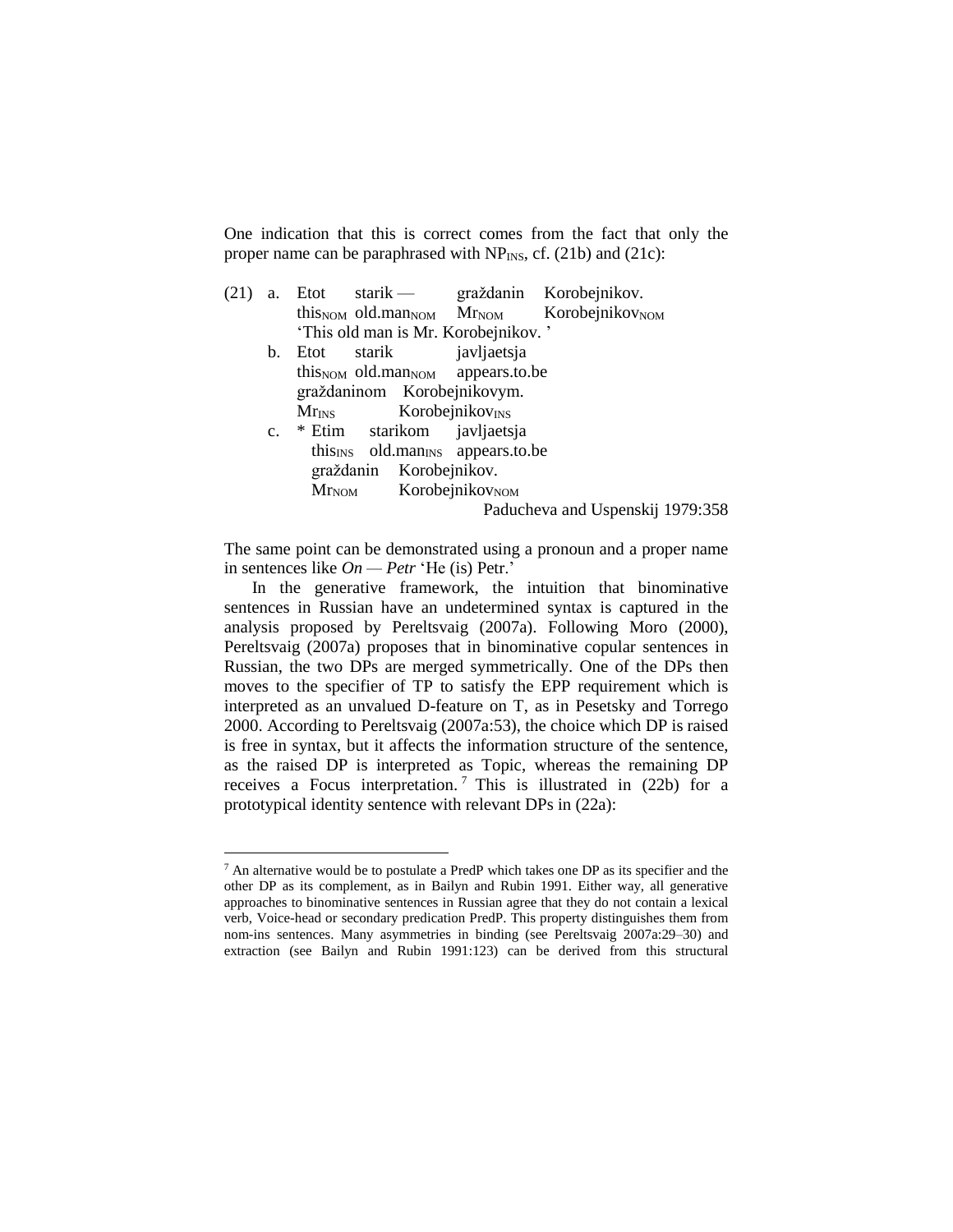

FP in (22b) is a verbal functional projection that in different accounts is depicted as AgrP or PredP (different from secondary predication PredP, see fn.7). For the purpose of this paper, I adopt Pereltsvaig's analysis of binominative sentences in Russian shown in (22) and use her umbrellalabel FP. (I will slightly modify this representation in section 4.4.) I will also follow Pereltsvaig (2007a) in assuming that verbs in Russian do not move to T (see Pereltsvaig 2007a:13–4 for arguments).

#### *4.2 Proposal: Pron+*samyj *is in ΣP*

 $\overline{a}$ 

I propose that Pron+*samyj* is spelled out in the specifier position of a ΣP which triggers an obligatory deletion of TP as with the polar particles *yes*/*no*, as illustrated in (23):

difference. Nothing in my account hinges on choosing a symmetrical or asymmetrical initial merge of two DPs.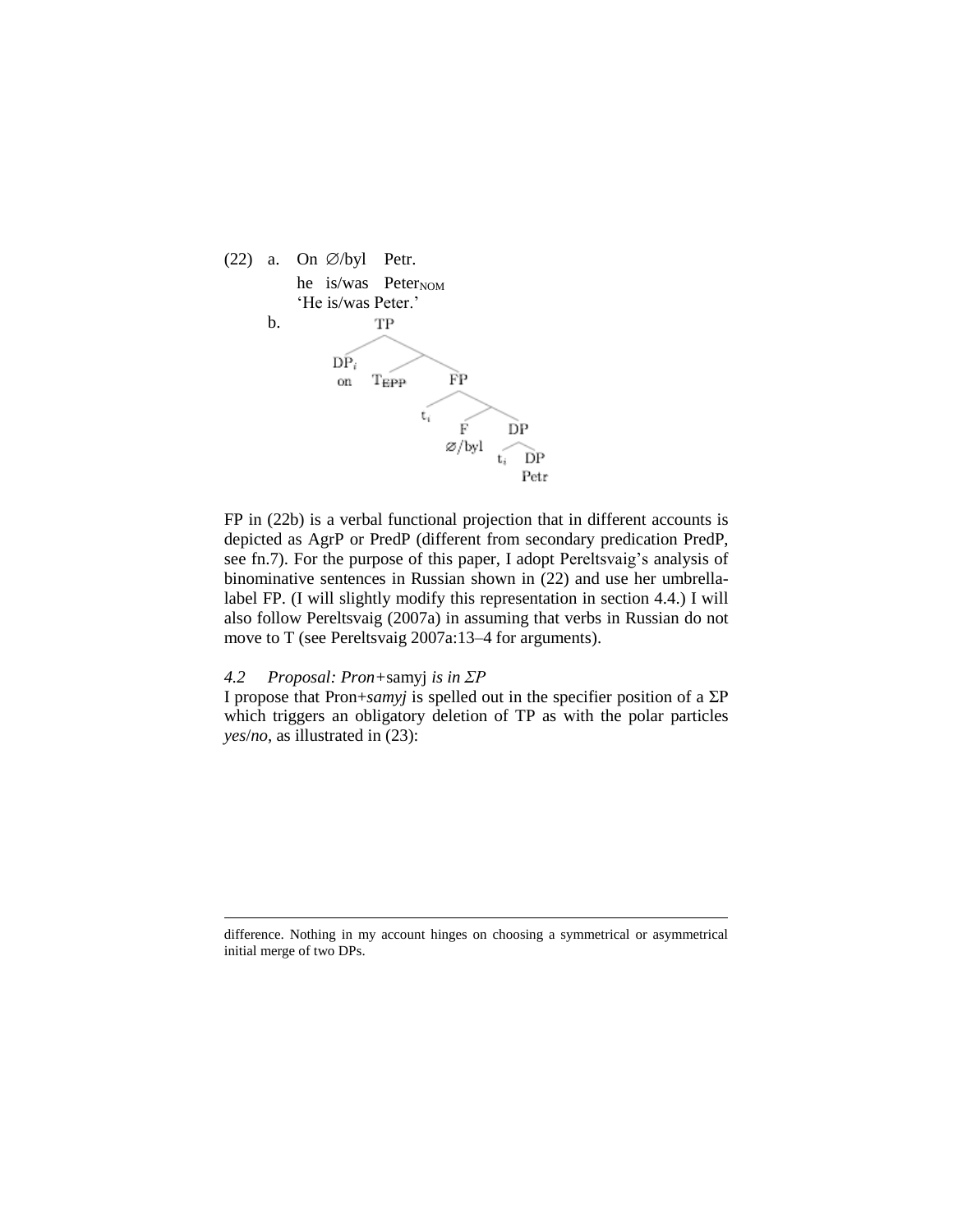

Since the influential proposal by Laka (1994/1990), most researchers who investigate the syntax of answers to polar questions have arrived at the conclusion that in fact we need two Polarity Phrases (or  $\Sigma$ Ps): a High PolP/ΣP which hosts polarity particles and triggers TPE and a Low PolP/ΣP which supports sentential negation, affirmation or emphasis (see esp. Progovac 2005, Holmberg 2013, Authier 2013, Citko 2014a). The availability of two ΣPs is remarkably practical when dealing with polar mismatches as positive answers to negative questions in (24):

(24) Is John not coming? Holmberg 2013:41 Yes. ('He is not coming.')

Although the exact featural make-up and syntactic behaviour of the two ΣPs vary from language to language and from account to account, it seems to be uncontroversial that the High ΣP is situated in the extended C-domain (Rizzi 1997) somewhere above FinP/TP and below TopP/FocP

(25)  $ForceP > TopP > (FocP) > H\Sigma P > FinP/TP$ 

This position of HΣP accounts for the following facts: (a) in those languages in which polarity particles can be embedded, they appear below the complementizer (assuming that complementizers are in ForceP), (b) some topicalized and focused material can escape elision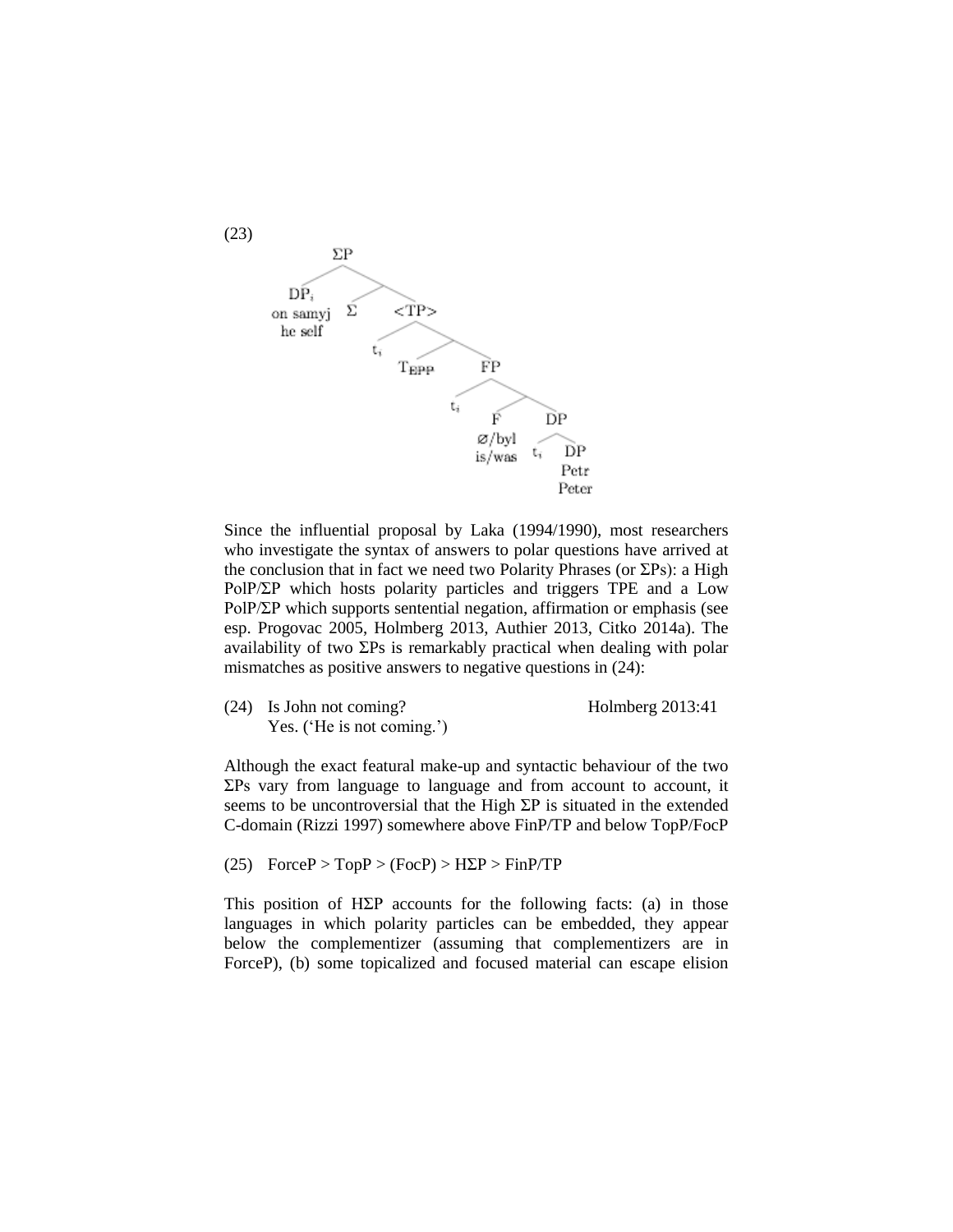(by raising to TopP and FocP), $^8$  and (c) H $\Sigma$ P controls the (non-)spell-out of its complement (FinP/TP). Pron+*samyj* patterns with polarity particle in this respect (see below), which justifies the analysis in (23).

The proposal in (23) also partly captures the observation that Pron+*samyj* cannot surface in argument positions by assimilating Pron+*samyj* to polarity particles, which do not usually surface as adverbials in sentences, although they can sometimes surface in the leftperiphery of the embedded clause (as for instance argued by Authier (2013) for French *oui ou non*).

#### *4.3 Pron+*samyj *and polarity particles*

It has been noticed in the recent literature (e.g. Authier 2013) that some languages, like French, German, Hungarian, Polish, Romanian and Spanish, allow polarity particles, such as *yes* and *no*, to be embedded, see (26a). This is also true of Russian polarity particles, see (26b).

|  | $(26)$ a. Je crois que oui.<br>'Lit. I believe that yes.'  | Authier 2013:368 |
|--|------------------------------------------------------------|------------------|
|  | b. Dumaju, čto da/net.<br>think <sub>1SG</sub> that yes/no |                  |

In Russian, fragment answers to *wh*-questions can also be embedded, see (27):

(27) Čto Ivan pjet? — Dumaju, čto vino. what Ivan drinkst hink $_{1SG}$  that wine 'What does Ivan drink? — I think wine.'

 $\overline{a}$ 

Authier (2013:362–4) discusses an interesting constraint on the embeddability of polarity particles in French. He argues that they can be embedded under epistemic attitudes (expressed by verbs or adverbs), see (28a), but not under desire attitudes, see (28b):

<sup>&</sup>lt;sup>8</sup> I assume that the additional material discussed in section 3.2 escapes TPE by raising to TopP or FocP. I thank an anonymous reviewer for raising this question.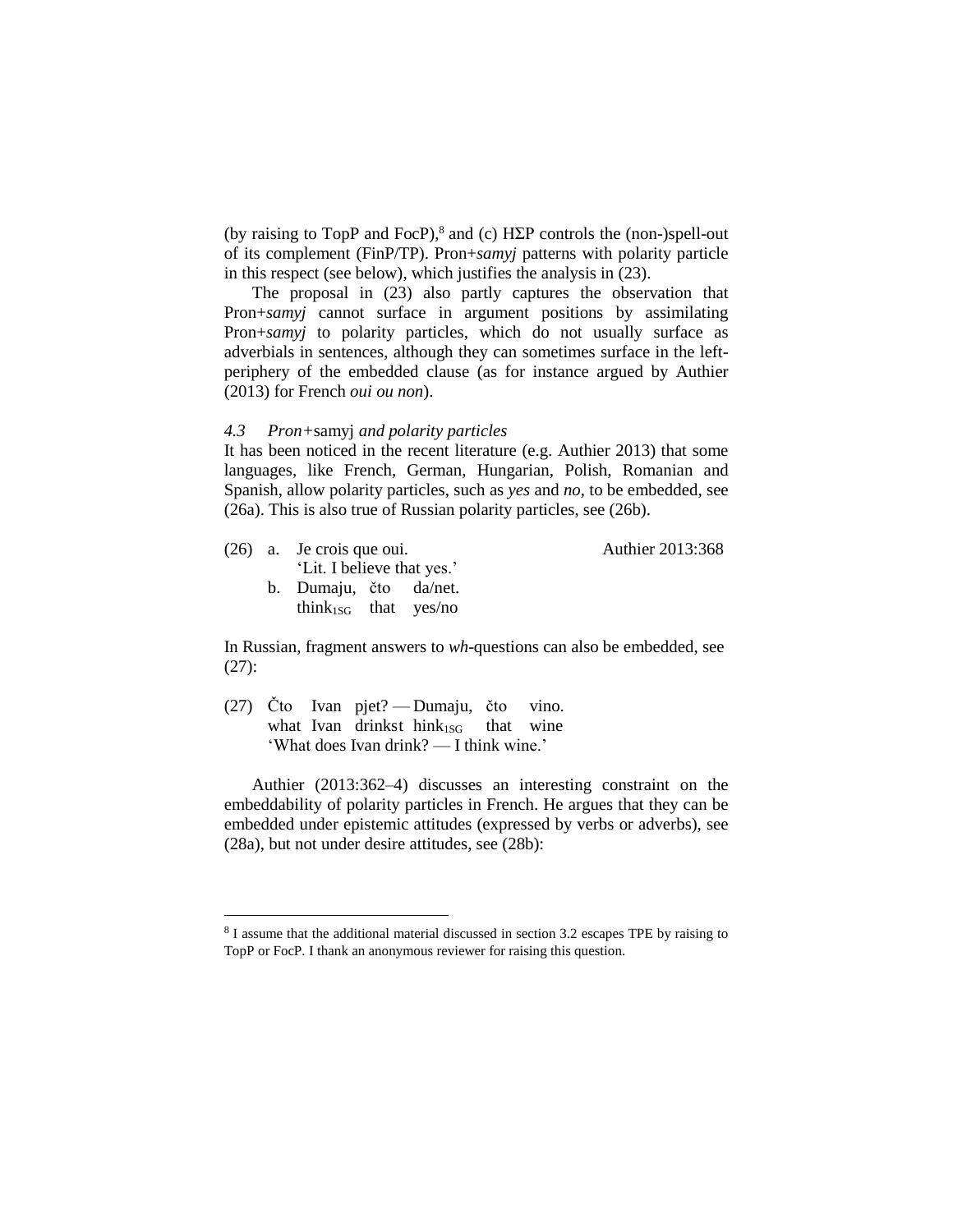(28) a. Je crois/crains/soupçonne/suppose que oui/non. I think/fear/suspect/suppose that yes/no b. \* Je sais pas s'ils vont gagner, I know not if they will win mais Celine veut que oui/non. but Celine wants that yes/no 'I don't know if they will win, but Celine wants them (not) to.'

Authier (2013:364 and sect.2) explains this observation in terms of selectional restrictions of the main predicate. In his analysis, polarity particles lexicalize clause-typing features (e.g. Cheng 1991) and thus, must meet selectional requirements of the embedding predicate (the way CPs selected by *think* vs. *wonder* do).<sup>9</sup>

What is interesting and seems to support Authier's general intuition is that at least in Russian fragment answers to *wh*-questions do not have this restriction and can appear with either epistemic or desire attitudes, see (29). (30) illustrates that Russian polarity particles are infelicitous with verbs expressing desire.

(29) a. [Context: At a party, you see Paul drinking something that could be either wine or juice.]

Q: What is he drinking?

 $\overline{a}$ 

A: Ne znaju. Dumaju, čto vino/sok.

not know think that wine/juice

'I don't know. I think he's drinking wine/juice.'

<sup>9</sup> See Authier 2013, fn.12 for some criticism of this logic and the author's reply to it. For the purpose of this paper, I will tentatively adopt Authier's explanation, although this raises some non-trivial questions for my analysis. For example, is the embeddability restriction syntactic or semantic? If it is syntactic, does this mean that desire predicates select clauses with a less-elaborated C-domain? Is the use of complementizer (*čto* vs. *čtoby*) relevant? I thank an anonymous reviewer for raising these interesting questions. I will leave them for future research.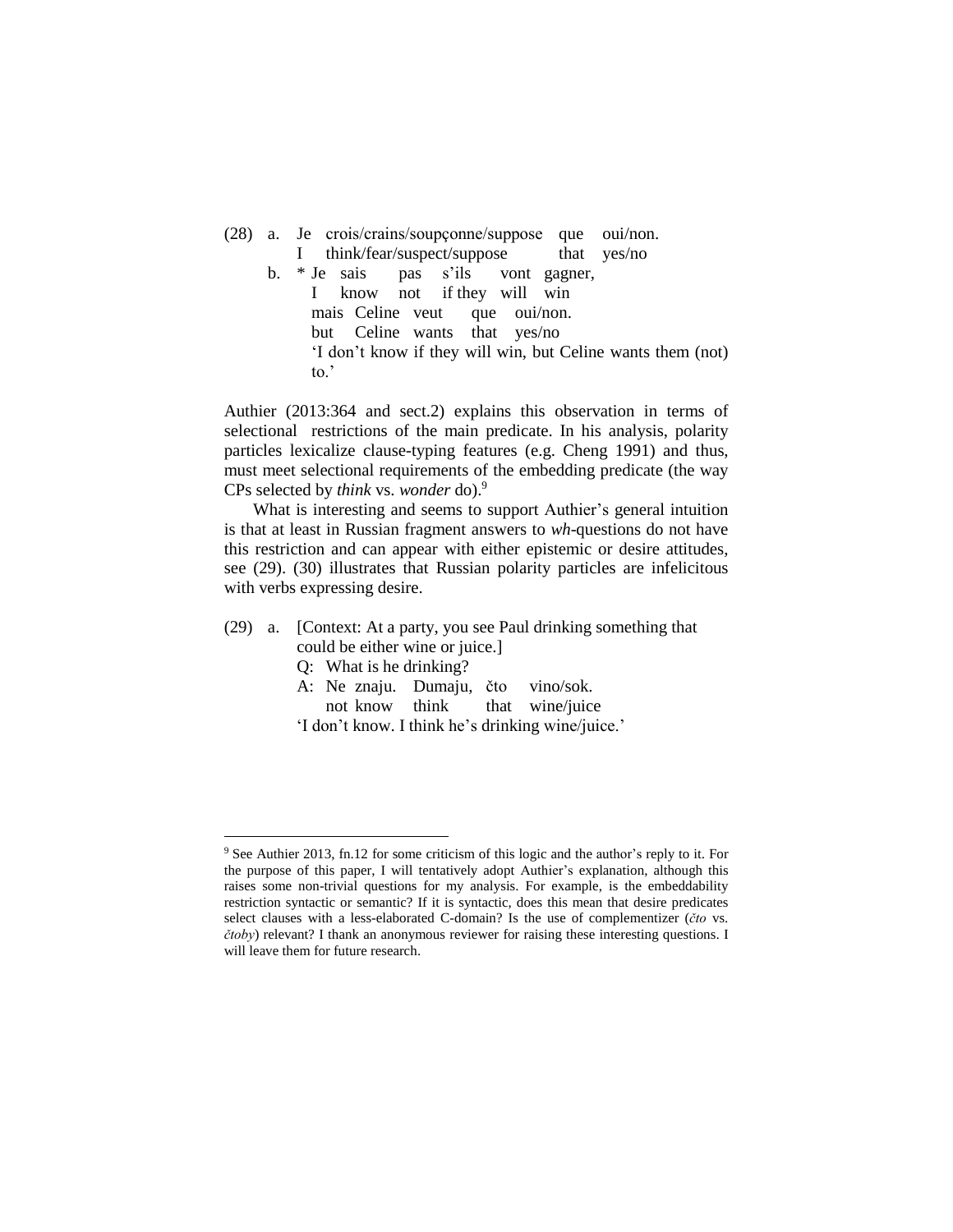b. [Similar context, but now Paul and yourself are leaving soon, Paul is driving and thus, should not drink any alcohol.] Q: What is he drinking? A: Ne znaju. Xotelos' by čtoby sok. not know want conp thatcon juice 'I don't know. I'd rather he's drinking juice.' (30) ?? Ja ne znaju pobedjit li Ivanov I not know will.win o Ivanov no Marija xočet čtoby da/net. but Maria wants thatconp yes/no 'I don't know if Ivanov will win, but Mary wants him to.'

With respect to this restriction, Pron+*samyj* patterns with polarity particles in being infelicitous under desire predicates, as discussed in section 2.2. This provides support to the effect that Pron+*samyj* occupies the same position as polarity particles, as proposed above.<sup>10</sup>

#### *4.4 Apparent counterexample*

In this section, I discuss an apparent counterexample to the claim that Pron+*samyj* cannot surface in regular argument positions and propose an account of this counterexample.

Consider (31), in which Pron+*samyj* is used with the copula focused by the focus particle *i*.

(31) On samyj \*(i) jest'/byl/budet. he self FOC is/was/will.be

 $\overline{a}$ 

The focus particle *i* in Russian is homophonous with a simple conjunction equivalent to *and* and additive particles *tože/takže* 'also', see for example Paillard 1986. According to traditional Russian grammars,

<sup>&</sup>lt;sup>10</sup> Further support comes from the fact that other elliptical answers, for example Vstranding as in (iii), can be embedded under desire attitudes, unlike Pron+*samyj.* This shows that the embeddability restriction is connected to the polarity property/position, rather than ellipsis.

<sup>(</sup>iii) Maša kupila moloko? — Xotelos' by čtoby kupila.

Masha bought milk want PRT thatPRT bought

<sup>&#</sup>x27;Did Masha buy the milk? — I would rather she did.' (lit. I want that bought)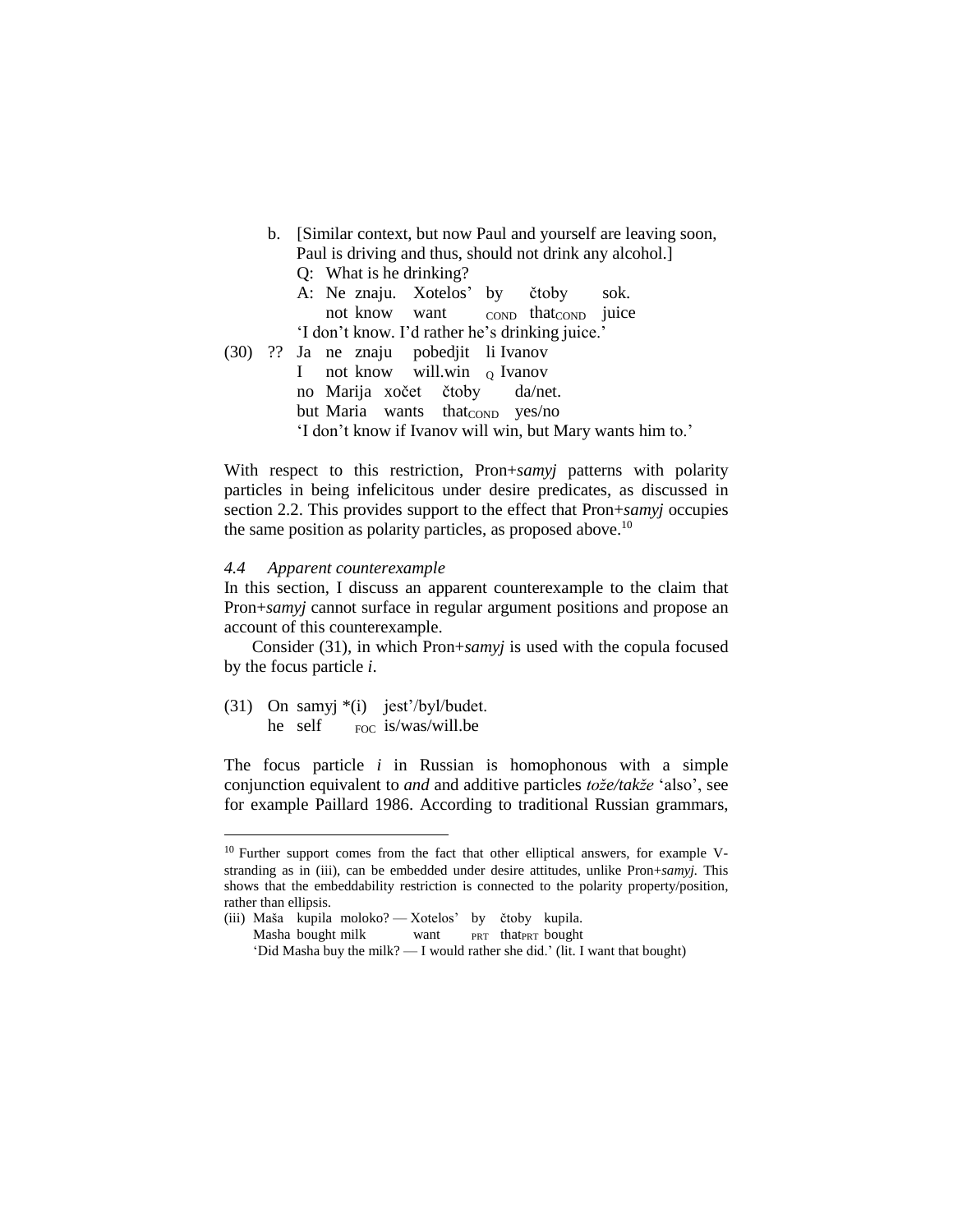this particle when used before a verb signifies that the event corresponds to what has been expected or anticipated, see (32a,b) (*Tolkovyj slovar' russkogo jazyka* 1935 and 1999).

|  | (Dictionary 1935)<br>$(32)$ a. Tak ono i slučilos'.          |  |  |  |  |  |  |  |
|--|--------------------------------------------------------------|--|--|--|--|--|--|--|
|  | so it Foc happened                                           |  |  |  |  |  |  |  |
|  | 'So did it happen.'                                          |  |  |  |  |  |  |  |
|  | b. On i vyšel (kak sovetovali ili kak sam rešil).            |  |  |  |  |  |  |  |
|  | he <sub>FOC</sub> left as was.advised or as himself decided  |  |  |  |  |  |  |  |
|  | 'He did leave (as he was advised or as he decided himself)'. |  |  |  |  |  |  |  |

To account for these cases, I propose that *i* heads a Focus projection above FP and a verb (or a copula) head-moves to this projection and right adjoins to *i*. In cases like (31), where only Pron+*samyj* and the focused copula are pronounced, I propose that *i*+copula undergoes further movement to  $\Sigma$ , as shown in (33).<sup>11</sup>

PRT bought her car

 $\overline{a}$ 

- A2: Petja i kupil.
	- Petja FOC bought 'Petja bought it.'

<sup>&</sup>lt;sup>11</sup> As suggested by an anonymous reviewer, support for this proposal also comes from cases like (iv) which involve elliptical answers to *wh-*questions. The answer to the question in (iv) can either be *Petja* as in A1 or *Petja i V* as in A2.

<sup>(</sup>iv) Q: Ja znaju čto Petja vsjo vremja darit Maše podarki, no kto

I know that Petja all time gives Maša gifts but who že kupil ej mašinu?

<sup>&#</sup>x27;I know that Petja always gives gifts to Maša, but who on earth bought her the car?'

A1: Petja.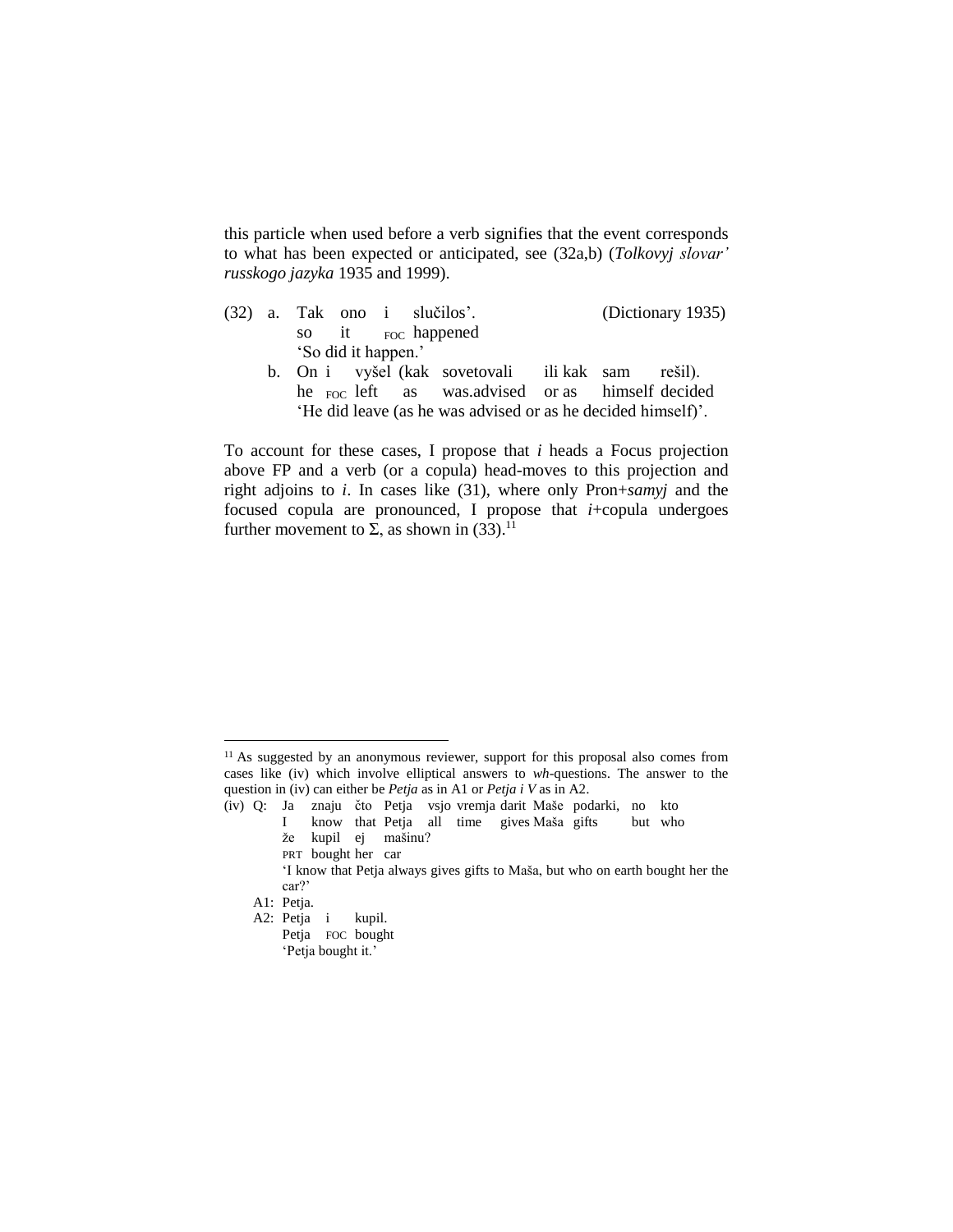

#### *4.5 No Low ΣP with Pron+*samyj

 $\overline{a}$ 

One property of Pron+*samyj* has not been accounted for so far, namely its inability to occur with negation, as in (7):

|  | (7) [Context: two persons are looking through some photos of children] |  |              |  |                                             |  |
|--|------------------------------------------------------------------------|--|--------------|--|---------------------------------------------|--|
|  | A: Eto Petr?                                                           |  |              |  | B: Net, ne on (* samy). Eto ego brat.       |  |
|  | this Peter                                                             |  | $n_{\Omega}$ |  | not he self this his brother                |  |
|  | 'Is this Peter?'                                                       |  |              |  | 'No, that is not him. This is his brother.' |  |

In this section, I propose that this property can be accounted for if we assume that the source for fragment answers Pron+*samyj* is an identity statement that does not have Low ΣP that hosts sentential negation in ordinary sentences. As we will see shortly, negation in identity statements with a zero copula can be expressed only by constituent negation. However, *samyj* is deviant under constituent negation, see (34).<sup>12</sup> As a result, Pron+*samyj* cannot be used with *ne* 'not'. Another consequence of the absence of Low ΣP is that *samyj* cannot check its

<sup>&</sup>lt;sup>12</sup> Note that *samyj* in (34) is a DP-internal modifier ([ $_{DP}$  tu samuju sonatu...]) and the restriction on surfacing in argument positions does not apply, see Goncharov 2015 for discussion.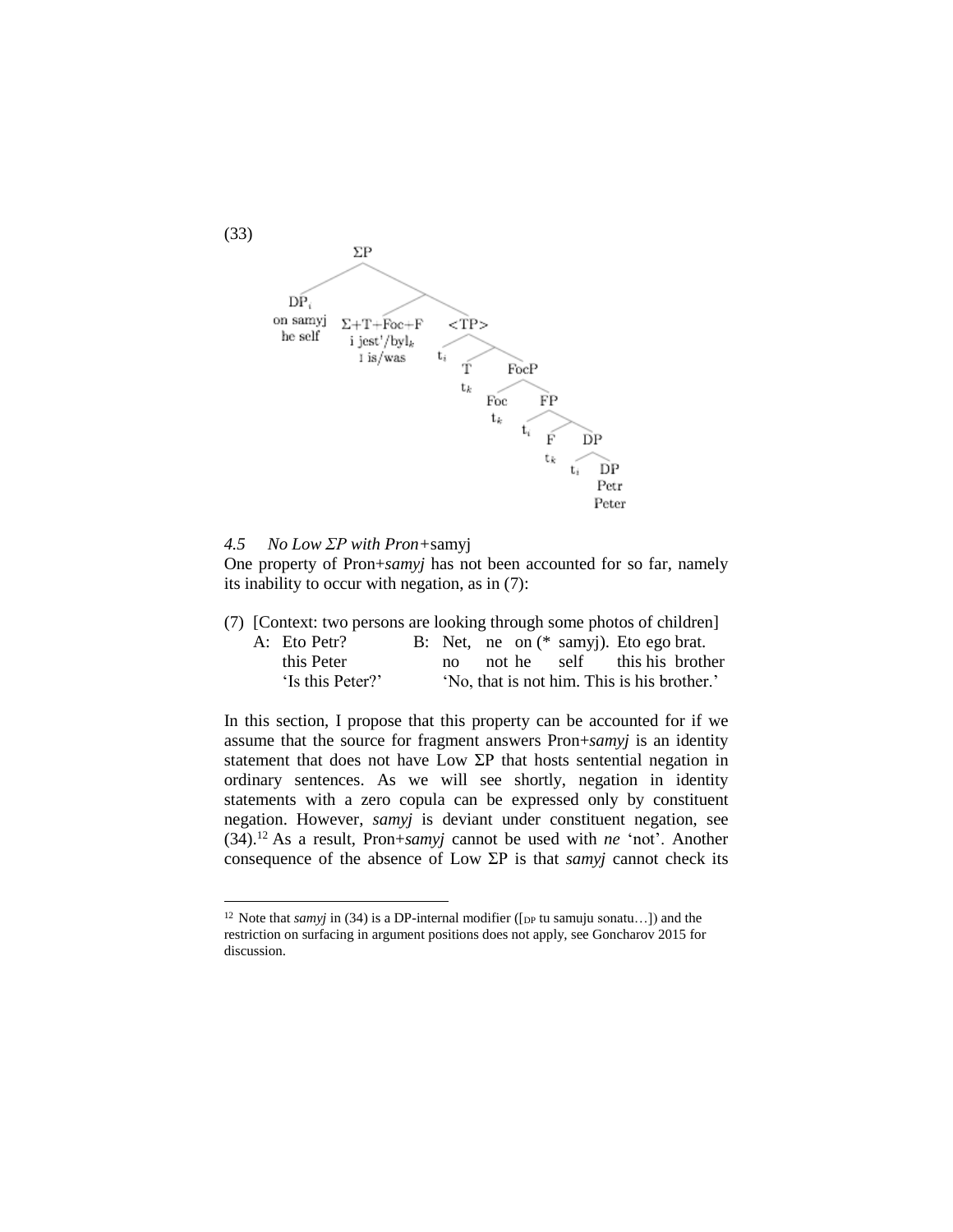emphatic feature locally (within TP) and thus, must move to High  $\Sigma P$ (the only  $\Sigma P$  in identity statements with a zero copula).

(34) \* Daša igrala ne tu samuju sonatu Dasha played not that self sonata kotoruj učila vesnoj. which studied spring 'Dasha didn't play the very sonata that she studied in spring.'

Let me begin with the observation made by Testelets (2008). Following his work in collaboration with Borschev, Partee, Paducheva and Yanovich (2005), he argues that sentences with zero copula in Russian can be divided into two groups. The first group consists of binominative sentences (excluding identity statements) and sentences with short-form adjectives (hereafter, SF). This group allows for sentential negation, see (35a). The second group, which includes identity statements and copular sentences with PPs, has only constituent negation, see (35b).

|  | (35) a. [DP <sub>i</sub> not $\varnothing_{be}$ [DP <sub>i</sub> /SF]] | (sentential negation)  |  |  |
|--|------------------------------------------------------------------------|------------------------|--|--|
|  | b. $[DP_i \oslash_{be} [not DP_j/PP]]$                                 | (constituent negation) |  |  |

Testelets (2008) uses two tests to demonstrate this. The first test involves scopal ambiguity. As is well known, sentential negation can out-scope quantified subjects or circumstantial phrases giving rise to scopal ambiguity, see (36a). Constituent negation, however, does not have wide-scope readings, see (36b) from Testelets 2008:780.

- (36) a. Vse baleriny ne budut v Londone.  $\forall$  > Neg, Neg >  $\forall$ all ballerinas not will.be in London 'All ballerinas won't be in London.'
	- b. Vse baleriny budut ne v Londone.  $\forall$  > Neg, \*Neg >  $\forall$ all ballerinas will.be not in London 'All ballerinas won't be in London.'

As shown in (37), with respect to this test, identity statements and sentences with PPs pattern with sentences with constituent negation —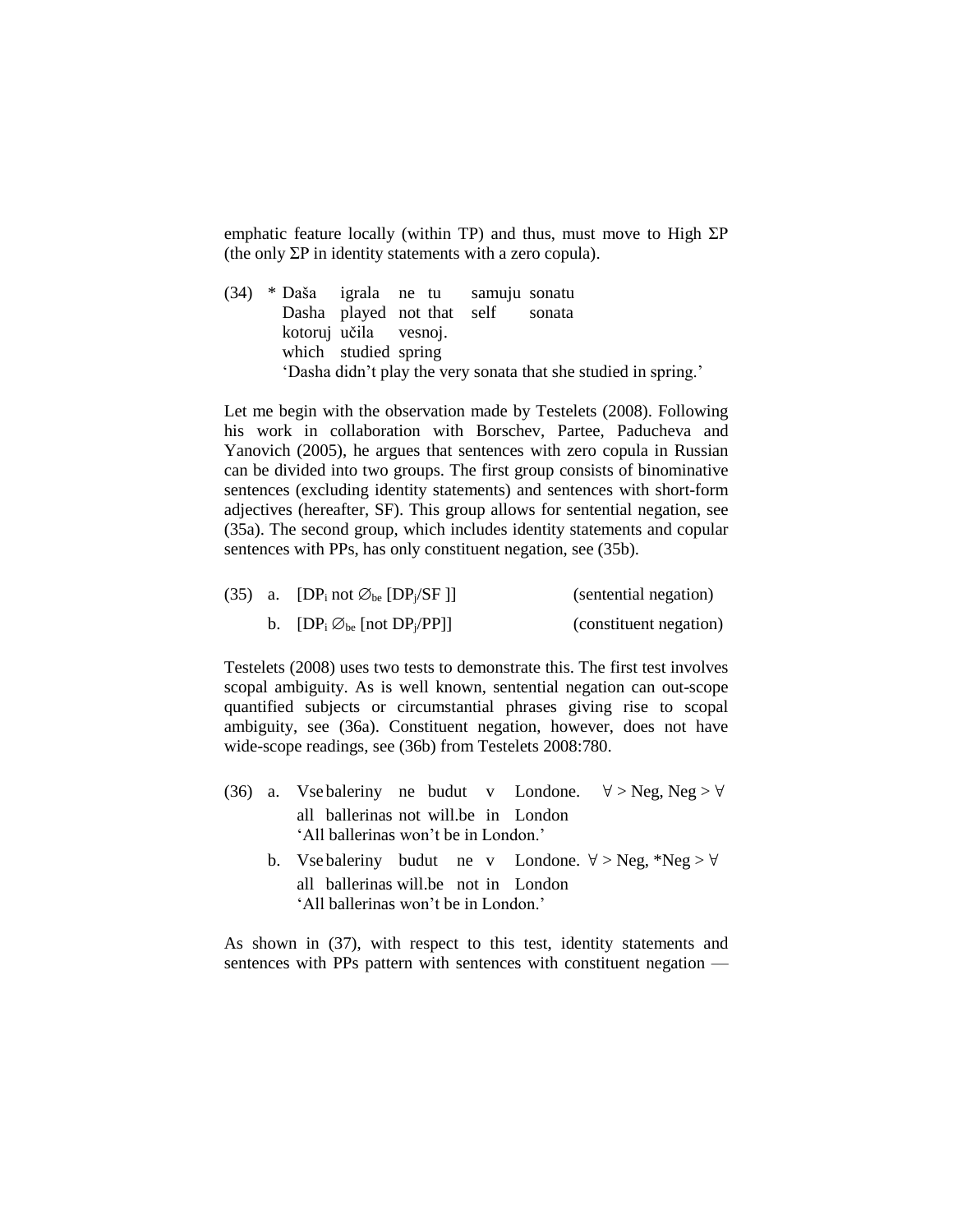cf. (37c,d) with (36b), whereas specificational binominative copular sentences and structures with SF behave like sentences with sentential negation — cf. (37a,b) with (36a) (from Testelets 2008:781–3).

| (37) | (specificational)<br>a. Oba oni ne lingvisty.                              |
|------|----------------------------------------------------------------------------|
|      | both they not linguists                                                    |
|      | 'They both are not linguists.'<br>both > Neg, Neg > both                   |
|      | b. Obe raboty poka ne gotovy.<br>(SF)                                      |
|      | both works yet not ready                                                   |
|      | 'Both works are not ready yet.'<br>both > Neg, Neg > both                  |
|      | (PP time)<br>c. Vse prem'ery ne v etom godu.                               |
|      | all premiers not in this year                                              |
|      | 'All the premiers are not this year.'<br>$\forall$ > Neg, *Neg > $\forall$ |
|      | d. Po vsem priznakam                                                       |
|      | by all clues                                                               |
|      | 'According to all clues'                                                   |
|      | avtor "Poslanija k evrejam" ne Pavel.<br>( <i>identity</i> )               |
|      |                                                                            |
|      | author Appeal to Jews not Pavel                                            |
|      | 'the author of the Appeal to Jews is not Pavel.'                           |

∀>Neg, \*Neg>∀

The second test concerns licensing negative concord items (*n*-words) that start with *ni-* in Russian. Only sentential negation can license *ni*elements. As shown in (38), this test also divides zero-copular sentences into the same two groups (from Testelets 2008:785–6).

|  |    | (38) a. Ni pervaja, ni vtoraja kniga                |  |  |  |                   |      |
|--|----|-----------------------------------------------------|--|--|--|-------------------|------|
|  |    | $_{\text{NI}}$ first $_{\text{NI}}$ second book     |  |  |  |                   |      |
|  |    | - ne roman.                                         |  |  |  | (specificational) |      |
|  |    | not novel                                           |  |  |  |                   |      |
|  |    | 'Neither the first nor the second book is a novel.' |  |  |  |                   |      |
|  | b. | Ničto ne večno.                                     |  |  |  |                   | (SF) |
|  |    | nothing not eternal                                 |  |  |  |                   |      |
|  |    | 'Nothing is eternal.'                               |  |  |  |                   |      |
|  |    |                                                     |  |  |  |                   |      |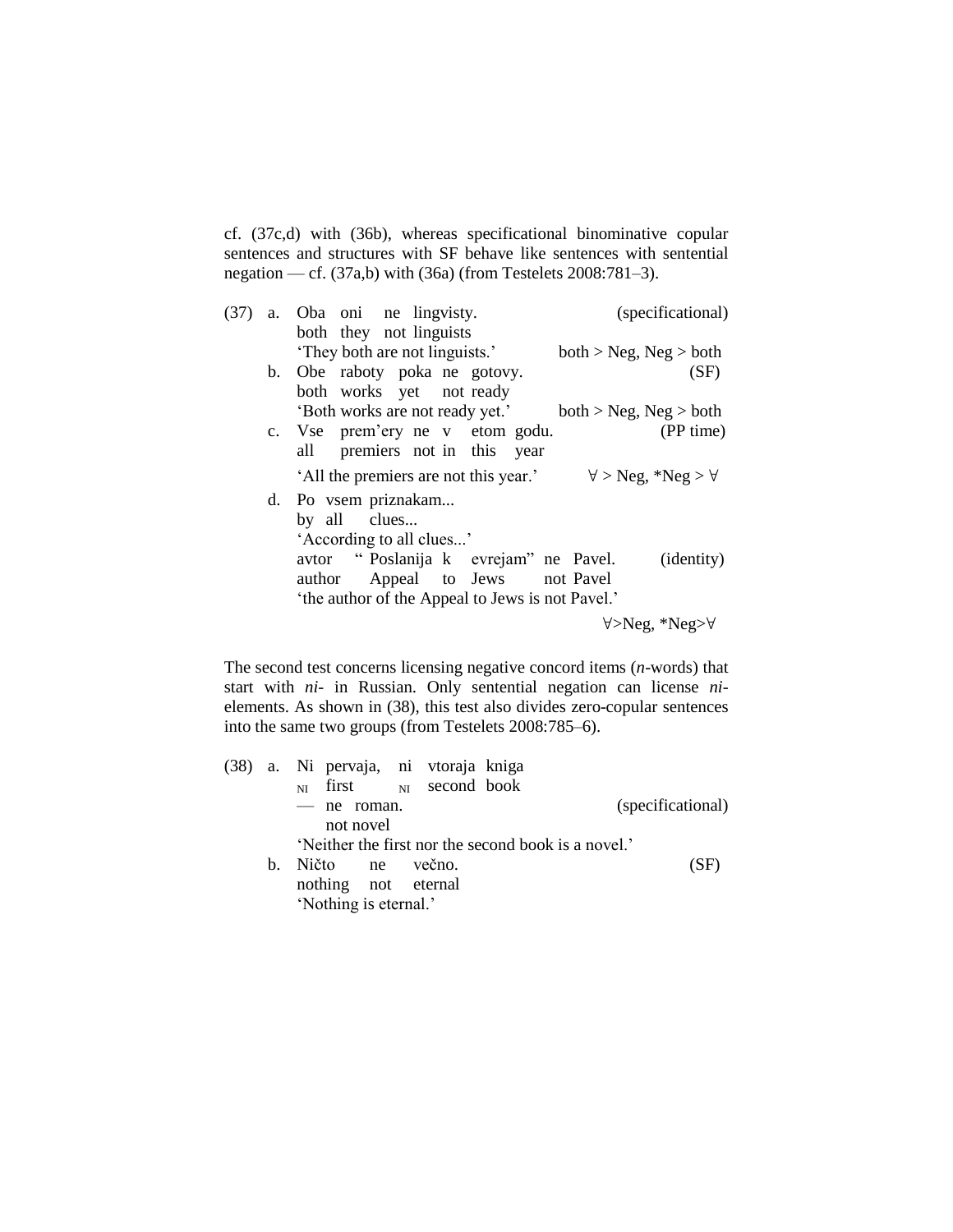

'Neither that building nor this one is my house.'

Testelets (2008:786) accounts for these observations by proposing that identity statements and copular sentences with locative and temporal PPs are even smaller than ordinary binominative sentences. They do not contain any functional projection apart from agreement, which he labels as φP, see (39):

(39) a.  $[{\text{CopulaP DP}_i(Neg+) Copula [sc t_i DP]]}$  (ordinary binomintive) b.  $\left[\begin{array}{cc} \sqrt{\rho}D\ P_i \end{array}\right]^{*}$  (identity and PPs)

Recasting Testelets's intuition that identity sentences have an impoverished functional inventory in terms of ΣP/PolP, I propose that the observations above suggest that identity sentences with zero copula lack the Low  $\Sigma P$  which is present in ordinary sentences. If the source of Pron+*samyj* is an identity statement with zero copula, the lack of Low ΣP straightforwardly accounts for two facts: i) the incompatibility of Pron+*samyj* with negation and ii) the obligatory movement of Pron+*samyj* to High ΣP (the only ΣP in this case), where Pron+*samyj* checks [emph] feature of *samyj* and triggers TPE.

# **5 Conclusion**

This paper discussed the use of personal pronouns modified by *samyj* as answers to polar questions. It was argued that Pron+*samyj* is a hybrid fragment answer in the sense that it combines properties of fragment answers to *wh*-questions with properties of polarity particles. The analysis put forward in this paper proposes that an emphatic positive answer *On samyj* 'he self' to the question 'Is he Peter?' is derived by 'he self' moving out of TP to the specifier of High  $\Sigma P$  — a head that is commonly assumed to host polarity particles like *yes* and *no* and trigger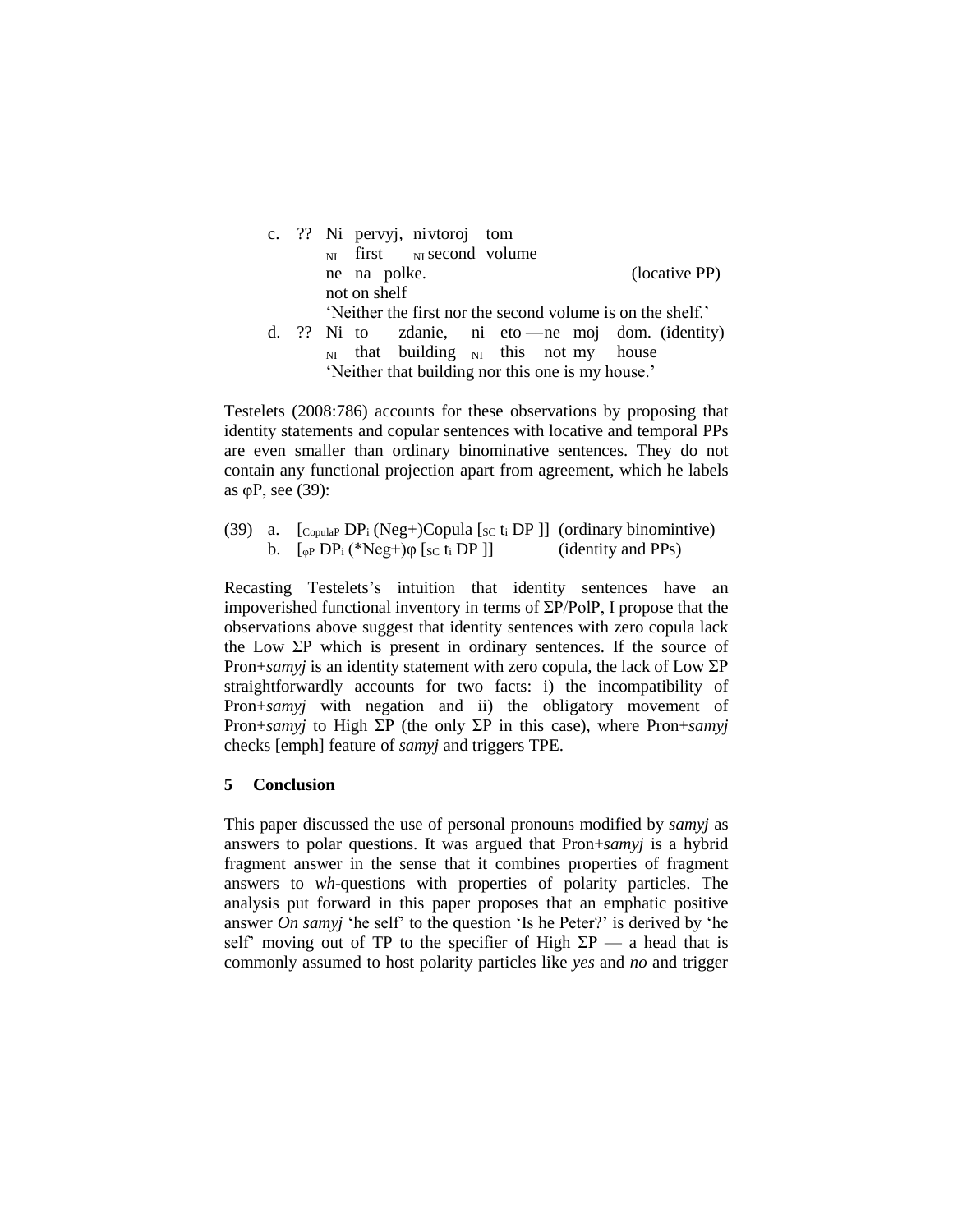the elision/non-spell-out of its sister TP. This analysis of Pron+*samyj* was shown to account for its major properties such as acceptability under reporting verbs and epistemic attitudes, but not predicates expressing desire, incompatibility with negation, and inability to surface in argument position. Furthermore, it was suggested that the last two properties are consequences of the absence of Low  $\Sigma P$  in identity sentences with zero copula in Russian.

#### **References**

- Authier, J. Marc. 2013. Phase-edge features and the syntax of polarity particles. *Linguistic Inquiry* 44:345–389.
- Bailyn, John F., and Edward J. Rubin. 1991. The unification of instrumental case assignment in Russian. In *Cornell Working Papers*
- *in Linguistics*, ed. A. J. Toribio and W. E. Harbert, volume 9, 99– 126.
- Borschev, Vladimir, Elena V. Paducheva, Barbara H. Partee, Yakov G. Testelets, and Igor Yanovich. 2005. Sentential and constutient negation in Russian BE-sentences revisited. In *Proceedings of Formal Approaches to Slavic Linguistics 14: The Princeton Meeting*, ed. H. Filip, S. L Franks, J. Lavine, and M. Tasseva-Kurktchieva. Ann Arbor: Michigan Slavic Publications.
- Cheng, Lisa L.-S. 1991. On the typology of *wh*-questions. Doctoral Dissertation, MIT, Cambridge, MA.
- Citko, Barbara. 2014a. The gapping that could ∆? Formal Approaches to Slavic Linguistics 23, University of California in Berkeley
- Dobrovol'skij, Dmitrij O., and Iryna B. Levontina. 2012. O sinonimii fokusirujuˇsˇcix ˇcastic (na materiale nemeckogo i russkogo jazykov). In *Computational Linguistics and Intellectual Technologies. Papers from the Annual International Conference "Dialogue 2012"*, volume 11, 138–149. Moscow: Izdatel'stvo RGGU.
- Dvorak, Bostjan. 2007. Slovenian clitic pronouns and what is so special about them. *Slovenski Jezi-Slovene Linguistic Studies* 6:209–233.
- Dvorak, Bostjan, and Remus Gergel. 2004. Slovenian clitics: VP ellipsis in *yes*/*no*-questions and beyond. In *Proceedings of the Workshop on the Syntax, Semantics and Pragmatics of Questions,* ed. I.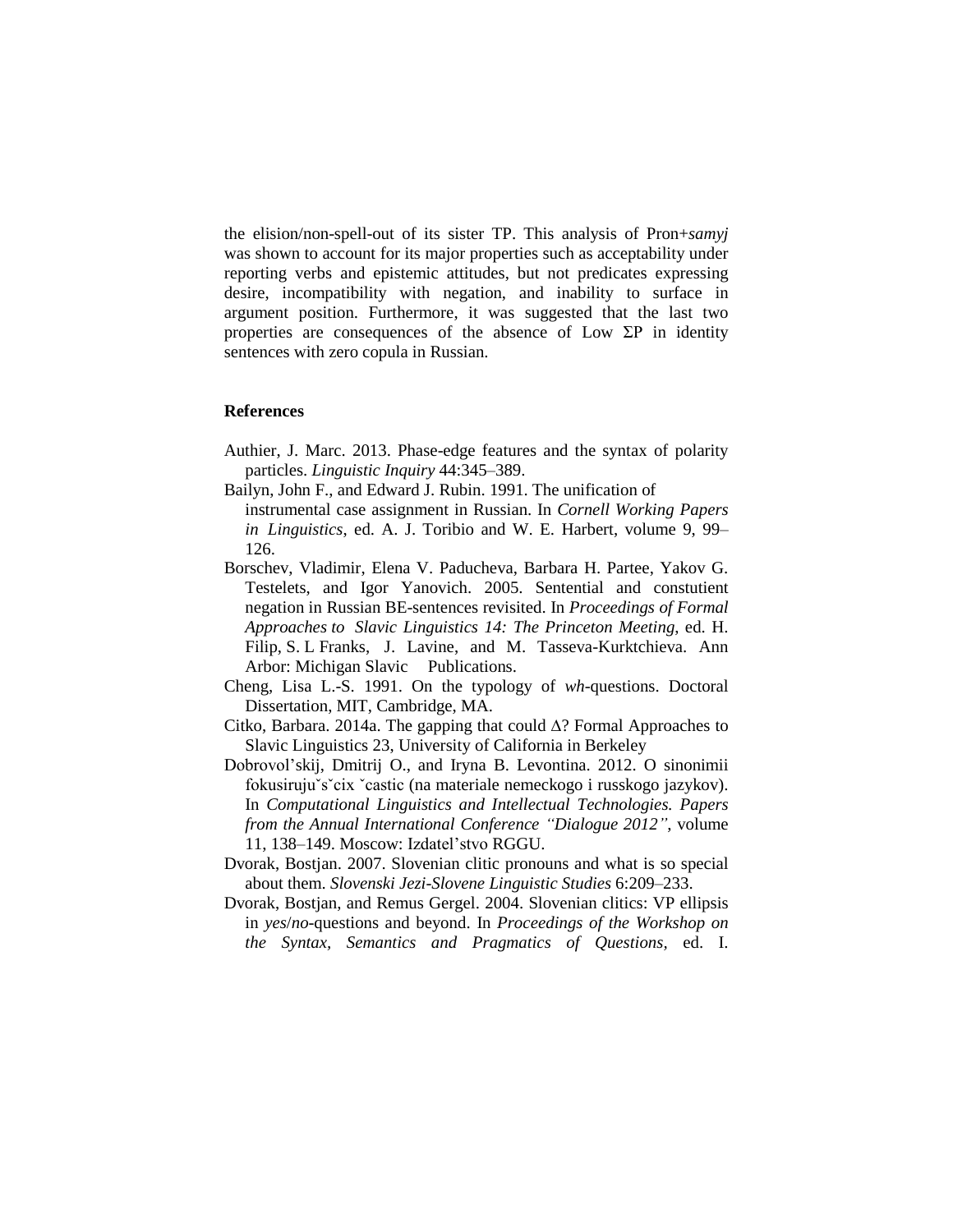Comorovski and M. Krifka, 79–85. 16th European Summer School in Logic, Language, and Information (ESSLLI 16).

- Goncharov, Julie. 2015. In Search of Reference: The case of the Russian *samyj.* Doctoral dissertation. University of Toronto.
- Grenoble, Lenore A. 1998. *Deixis and Information Packaging in Russian Discourse*. Amsterdam, Philadelphia: John Benjamins Publishing Company.
- Holmberg, Anders. 2001. The syntax of yes and no in finish. *Studia Linguistica* 55:141–175.
- Holmberg, Anders. 2007. Null subjects and polarity focus. *Studia Linguistica* 61:212–236).
- Holmberg, Anders. 2013. The syntax of answers to polar questions in English and Swedish. *Lingua* 128:31–50.
- Jasinskaja, Katja. 2013. Information structure in Slavic. ms. ZAS Berlin.
- Kazenin, Konstantin I. 2006. Polarity in Russian and typology of predicate ellipsis. Ms. University of Tuebingen.
- Klenin, Emily. 1980. Sentential and discoure prominence: The case of the emphatic pronoun. Russian *Linguistics* 4:269–280.
- Laka, Itziar. 1994. *On the Syntax of Negation*. New York, London: Garland Publishing, Inc.
- Liptak, Aniko 2013. The syntax of emphatic positive polarity in Hungarian: Evidence from ellipsis. *Lingua* 128:72–94.
- Merchant, Jason. 2004. Fragments and ellipsis. *Linguistics and Philosophy* 27:661–738.
- Moro, Andrea. 2000. Dynamic Antisymmetry. *Linguistic Inquiry Monograph*. Cambridge, MA: MIT Press.
- Paducheva, Elena V., and V. A. Uspenskij. 1979. Podlezhashchee ili skazuemoe? Semanticheskij kriterij razlichenija podlezhashchego i skazuemogo v binominativnyx predloˇzenijax. *Serija Literatury I Jazyka* 38:349–360.
- Paillard, Denis. 1986. 'i' conjonction et particule: a propos de *daže, i, i ... tože, takže i, i ešče et ešče i*. In *Les Particules ́enonciatives en Russe Contemporain*, 153–195. Paris: Institut d' ́etudes slaves.
- Partee, Barbara H. 1998. Copula inversion puzzles in English and Russian. In *Proceedings of Formal Approaches to Slavic Linguistics: The Seattle Meeting 1998*, ed. K. Dziwirek, H. Coats, and C. Vakareliyska, 361–395. Ann Arbor, MI: Michigan Slavic Publications.